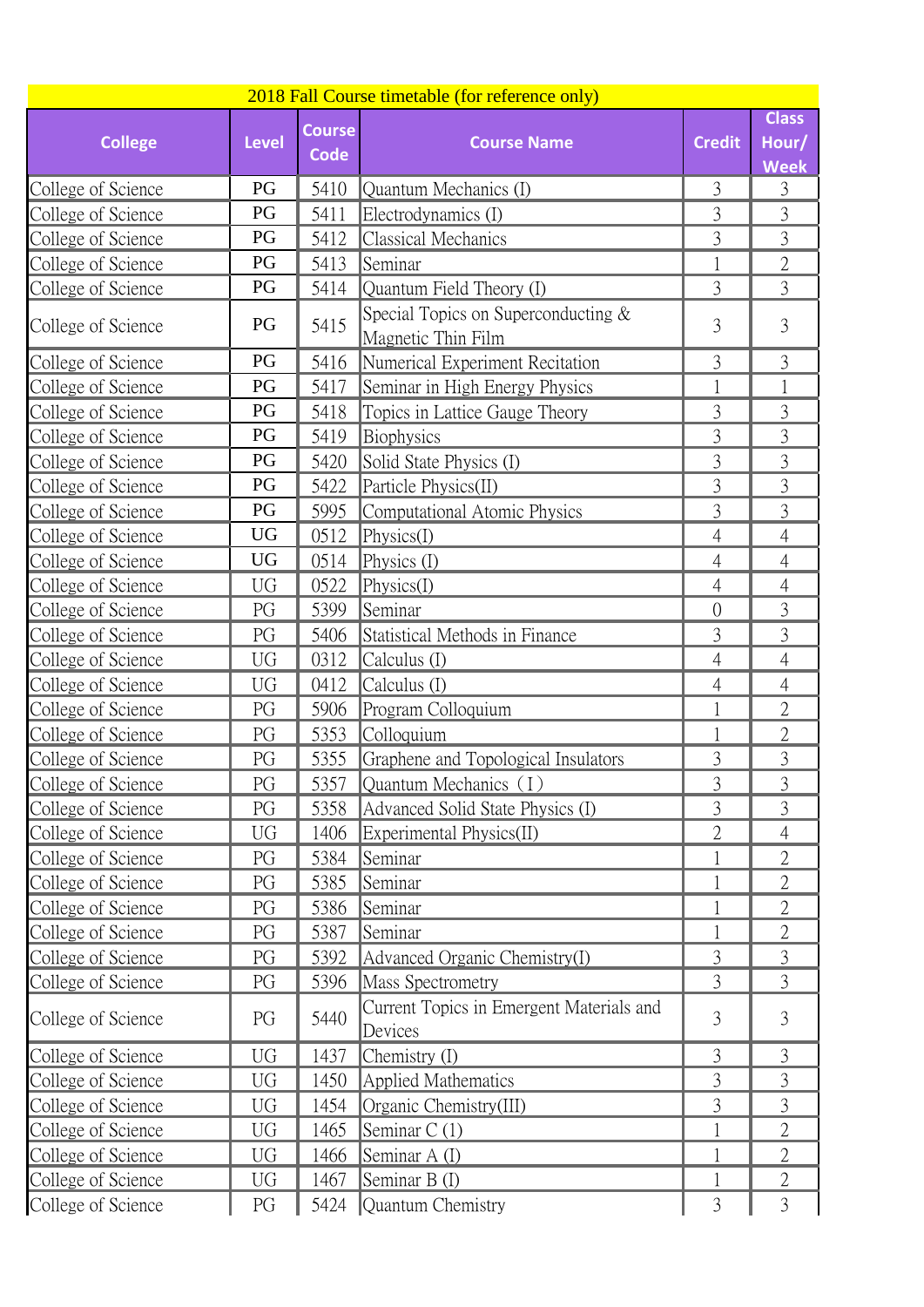| <b>College</b>        | <b>Level</b> | <b>Course</b> | <b>Course Name</b>                                    | <b>Credit</b>  | <b>Class</b><br>Hour/ |
|-----------------------|--------------|---------------|-------------------------------------------------------|----------------|-----------------------|
|                       |              | <b>Code</b>   |                                                       |                | <b>Week</b>           |
| College of Science    | PG           | 5425          | Chemical Thermodynamics                               | 3              | 3                     |
| College of Science    | PG           | 5426          | Seminar                                               |                | $\overline{2}$        |
| College of Science    | PG           | 5367          | Real Analysis (I)                                     | 3              | $\overline{4}$        |
| College of Science    | PG           | 5371          | Topics in Discrete Maths.(I)                          | $\overline{0}$ | $\overline{2}$        |
| College of Photonics  | PG           | 5145          | Geometrical Optics                                    | 3              | 3                     |
| College of Photonics  | PG           | 5164          | Introduction to Photonics Technologies                | 3              | 3                     |
| College of Photonics  | PG           | 5915          | Seminar-Ph.D.                                         | $\mathbf{1}$   | 3                     |
| College of Photonics  | PG           | 5150          | Low-dimensional nanostructures for<br>Optoelectronics | 3              | 3                     |
| College of Photonics  | PG           | 4081          | Seminar                                               | $\mathbf{1}$   | 3                     |
| College of Photonics  | PG           | 5155          | Biophotonics Technology                               | 3              | 3                     |
| College of Photonics  | PG           | 5160          | Nanophotonics & Metamaterials                         | 3              | 3                     |
| College of Photonics  | PG           | 5171          | Optical Microscopy                                    | 3              | 3                     |
| College of Management | PG           | 4005          | Semiconductor Manufacturing Management                | 3              | 3                     |
| College of Management | PG           | 4010          | Linear Programming                                    | 3              | 3                     |
| College of Management | PG           | 4011          | Statistical Inference                                 | 3              | 3                     |
| College of Management | PG           | 4013          | The Theory and Application of Scheduling              | 3              | 3                     |
| College of Management | PG           | 5490          | Probability                                           | 3              | 3                     |
| College of Management | PG           | 5496          | <b>Stochastic Processes</b>                           | 3              | 3                     |
| College of Management | PG           | 5624          | Global IP Management & Business Law                   | 3              | 3                     |
| College of Management | PG           | 5625          | <b>Enterprise Accounting</b>                          | 3              | 3                     |
| College of Management | PG           | 5626          | Industry Competition Analysis and Strategy            | 3              | 3                     |
| College of Management | PG           | 5627          | Global Business Management and Strategy               | 3              | 3                     |
| College of Management | PG           | 5628          | <b>Marketing Management</b>                           | 3              | 3                     |
| College of Management | PG           | 5629          | Information Management                                | 3              | $\mathfrak{Z}$        |
| College of Management | PG           | 5630          | Organizational Behavior                               | 3              | 3                     |
| College of Management | PG           | 5631          | Globalization Seminar                                 | 1              | 1                     |
| College of Management | PG           | 5632          | <b>MBA</b> Thesis                                     | $\overline{2}$ | $\overline{2}$        |
| College of Management | PG           | 5633          | Entrepreneurship and Global Business<br>Competition   | 3              | $\overline{3}$        |
| College of Management | PG           | 5516          | Creativity and Innovation Management                  | 3              | $\mathfrak{Z}$        |
| College of Management | PG           | 5522          | Research in Emerging Technology and IP<br>Management  | 3              | 3                     |
| College of Management | PG           | 5523          | Social Innovation and Entrepreneurship                | 3              | 3                     |
| College of Management | PG           | 5934          | Patent and Innovation Strategy                        | 3              | $\overline{3}$        |
| College of Management | PG           | 5969          | Literature Analysis on Technology<br>Management       | 3              | 3                     |
| College of Management | PG           | 4020          | Research Methods                                      | 3              | 3                     |
| College of Management | PG           | 4024          | <b>Consumer Decision Science</b>                      | 3              | $\overline{3}$        |
| College of Management | PG           | 5535          | Human Resource Management                             | 3              | 3                     |
| College of Management | PG           | 5920          | Modern Marketing Rerspectivers                        | 3              | 3                     |
| College of Management | PG           | 4015          | Doctoral Seminar (I)                                  | 1              | $\overline{2}$        |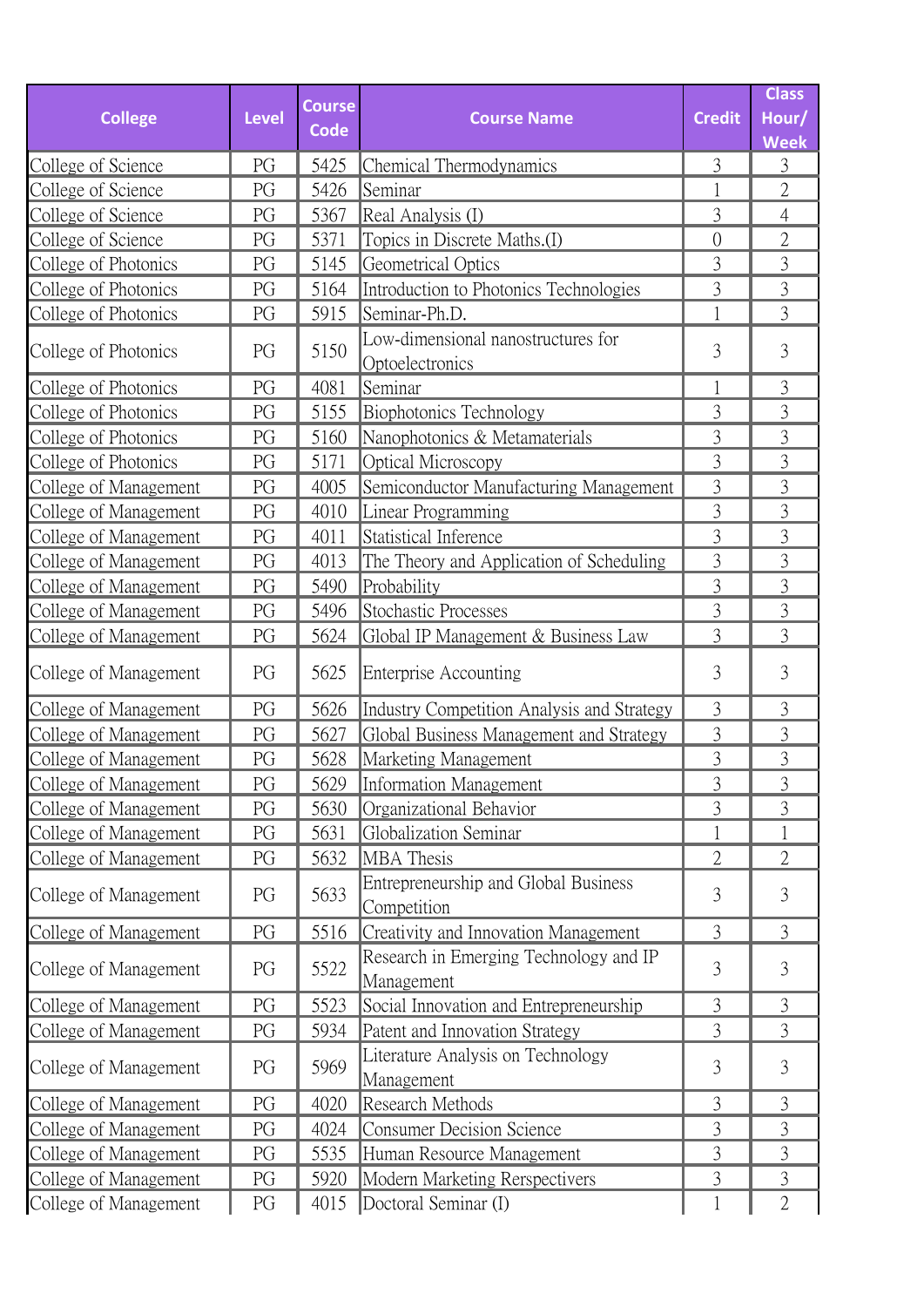| <b>College</b>                                    | <b>Level</b>                    | <b>Course</b><br><b>Code</b> | <b>Course Name</b>                                      | <b>Credit</b>  | <b>Class</b><br>Hour/ |
|---------------------------------------------------|---------------------------------|------------------------------|---------------------------------------------------------|----------------|-----------------------|
|                                                   |                                 |                              |                                                         |                | <b>Week</b>           |
| College of Management                             | PG                              | 4016                         | Doctoral Seminar(II)                                    | 1              | 2                     |
| College of Management                             | PG                              | 5500                         | The Theory and Design of Digital Content                | 3              | 3                     |
| College of Management                             | PG                              | 5501                         | Advanced Computer Algorithms                            | 3              | 3                     |
| College of Management                             | PG                              | 5503                         | Economics and Computation                               | 3              | 3                     |
| College of Management                             | PG                              | 5506                         | Advanced Management Information<br>Systems              | 3              | 3                     |
| College of Management                             | PG                              | 5507                         | Information Security                                    | 3              | 3                     |
| College of Management                             | PG                              | 4031                         | Seminar in finance for doctoral students A              |                | $\overline{2}$        |
| College of Management                             | PG                              | 4032                         | Seminar in finance for doctoral students B              | $\overline{0}$ | 2                     |
| College of Management                             | PG                              | 5557                         | Financial Time Series Analysis                          | 3              | 3                     |
| College of Management                             | PG                              | 5483                         | Research Seminar                                        |                | $\overline{2}$        |
| College of Management                             | PG                              | 5475                         | Sustainable Transportation Planning                     | 3              | 3                     |
| College of Management                             | PG                              | 5479                         | Intelligent Transportation Systems                      | 3              | 3                     |
| College of Management                             | PG                              | 5480                         | Traffic Flow Theory                                     | 3              | 3                     |
| College of Management                             | PG                              | 5488                         | <b>Transportation Econometrics</b>                      | 3              | 3                     |
| College of Management                             | PG                              | 5455                         | Integrated Marketing Communications                     | $\overline{3}$ | 3                     |
| College of Management                             | PG                              | 5460                         | Intermediate Accounting (1)                             | 3              | 3                     |
| School of Law                                     | PG                              | 5170                         | International Commercial Arbitration: Case<br>Studies   | 3              | 3                     |
| School of Law                                     | PG                              | 5183                         | <b>U.S. Tort Law</b>                                    | 3              | 3                     |
| School of Law                                     | PG                              | 5187                         | International Economic Law                              | 3              | 3                     |
| College of Hakka Studies                          | UG                              | 1703                         | Taiwan Society and Culture                              | 3              | 3                     |
| College of Hakka Studies                          | $\mathop{\mathrm{PG}}\nolimits$ |                              | 5926 Social Media and Communication Research            | 3              | 3                     |
| College of Hakka Studies                          | UG                              | 1716                         | Cyber Community and Culture                             | 3              | 3                     |
| College of Electrical and<br>Computer Engineering | PG                              | 5121                         | Introduction to Ultrasound and its<br>Applications      | 3              | 3                     |
| College of Electrical and<br>Computer Engineering | PG                              | 5122                         | Biomedical Micro Analysis Systems                       | 3              | 3                     |
| College of Electrical and<br>Computer Engineering | PG                              | 5124                         | Modern Bioelectricity                                   | 3              | 3                     |
| College of Electrical and<br>Computer Engineering | PG                              | 5125                         | Introduction to Stem Cells and Regenerative<br>Medicine | 3              | 3                     |
| College of Electrical and<br>Computer Engineering | PG                              | 5092                         | Electronic Circuits for Display                         | 3              | 3                     |
| College of Electrical and<br>Computer Engineering | PG                              | 5096                         | Introduction to Metaphotonics                           | 3              | 3                     |
| College of Electrical and<br>Computer Engineering | PG                              | 5108                         | The Optical Properties of Materials                     | 3              | 3                     |
| College of Electrical and<br>Computer Engineering | PG                              | 5109                         | Geometrical Optics                                      | 3              | 3                     |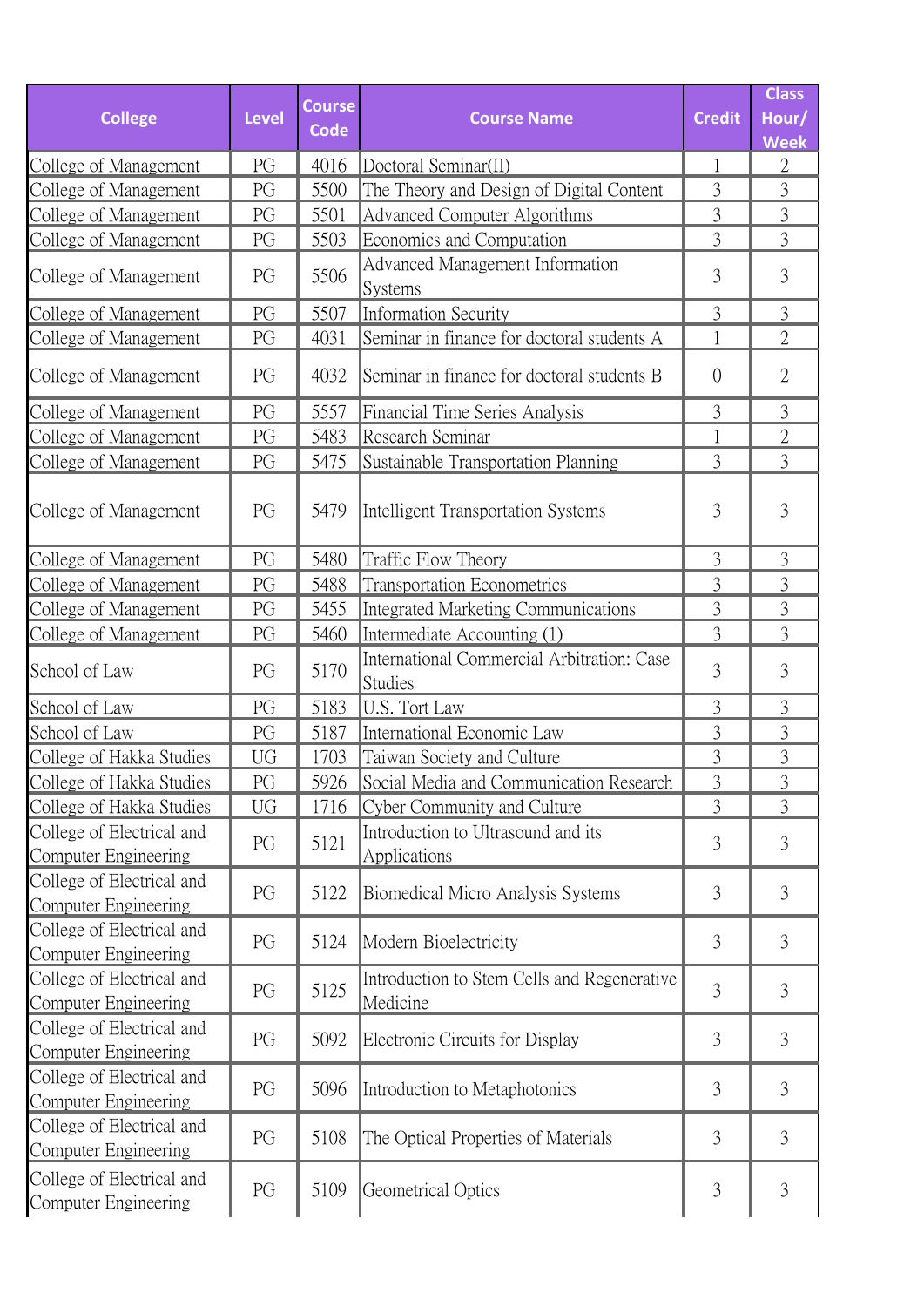| <b>College</b>                                    | <b>Level</b> | <b>Course</b><br><b>Code</b> | <b>Course Name</b>                               | <b>Credit</b>  | <b>Class</b><br>Hour/<br><b>Week</b> |
|---------------------------------------------------|--------------|------------------------------|--------------------------------------------------|----------------|--------------------------------------|
| College of Electrical and<br>Computer Engineering | <b>UG</b>    | 1133                         | Signals and Systems                              | 3              | 3                                    |
| College of Electrical and<br>Computer Engineering | UG           | 1134                         | The Optical Properties of Materials              | 3              | 3                                    |
| College of Electrical and<br>Computer Engineering | PG           | 4068                         | Independent Study                                | 1              | $\mathfrak{Z}$                       |
| College of Electrical and<br>Computer Engineering | PG           | 4069                         | Seminar                                          | $\overline{0}$ | $\mathfrak{2}$                       |
| College of Electrical and<br>Computer Engineering | <b>UG</b>    | 1018                         | Linear Algebra                                   | 3              | 3                                    |
| College of Electrical and<br>Computer Engineering | <b>UG</b>    | 1022                         | Logic Design                                     | 3              | 3                                    |
| College of Electrical and<br>Computer Engineering | <b>UG</b>    | 1027                         | Electronics (I)                                  | 3              | 3                                    |
| College of Electrical and<br>Computer Engineering | <b>UG</b>    | 1040                         | Principles of Communication Systems              | 3              | 3                                    |
| College of Electrical and<br>Computer Engineering | <b>UG</b>    | 1048                         | Semiconductor Device Physics                     | 3              | 3                                    |
| College of Electrical and<br>Computer Engineering | PG           | 5012                         | Computer Architecture                            | 3              | 3                                    |
| College of Electrical and<br>Computer Engineering | PG           | 5017                         | Semiconductor Physics and Devices (I)            | 3              | 3                                    |
| College of Electrical and<br>Computer Engineering | PG           | 5026                         | Nanometer Scale Electronic Devices               | 3              | 3                                    |
| College of Electrical and<br>Computer Engineering | PG           | 5028                         | Intelligent Fog Computing Systems and<br>Designs | $\mathfrak{Z}$ | 3                                    |
| College of Electrical and<br>Computer Engineering | PG           | 5031                         | Solar Cell: Physics and Technology               | 3              | 3                                    |
| College of Electrical and<br>Computer Engineering | PG           | 5033                         | Image Processing                                 | 3              | 3                                    |
| College of Electrical and<br>Computer Engineering | PG           | 5037                         | Special Topics in Computer Aided Design          | 3              | $\overline{4}$                       |
| College of Electrical and<br>Computer Engineering | PG           | 5039                         | Digital Integrated Circuits                      | 3              | 3                                    |
| College of Electrical and<br>Computer Engineering | PG           | 5717                         | Radio-Frequency VLSI Design                      | 3              | 3                                    |
| College of Electrical and<br>Computer Engineering | PG           | 5724                         | Microwave Circuits                               | 3              | 3                                    |
| College of Electrical and<br>Computer Engineering | PG           | 5064                         | Stochastic Processes                             | 3              | 3                                    |
| College of Electrical and<br>Computer Engineering | PG           | 5066                         | Information Theory                               | 3              | 3                                    |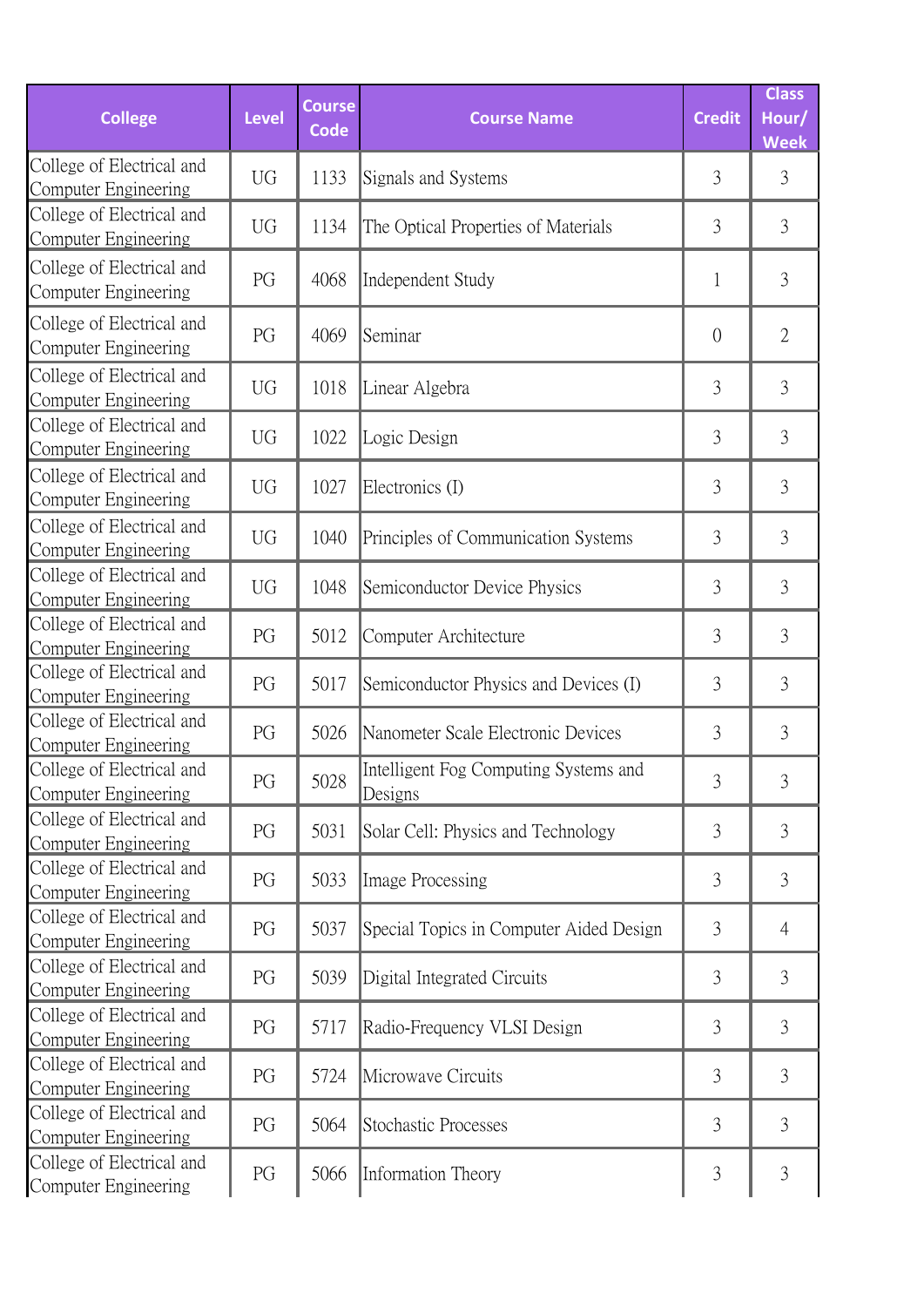| <b>College</b>                                    | <b>Level</b> | <b>Course</b><br><b>Code</b> | <b>Course Name</b>                                                     | <b>Credit</b>  | <b>Class</b><br>Hour/<br><b>Week</b> |
|---------------------------------------------------|--------------|------------------------------|------------------------------------------------------------------------|----------------|--------------------------------------|
| College of Electrical and<br>Computer Engineering | PG           | 5067                         | Adaptive Signal Processing                                             | 3              | 3                                    |
| College of Electrical and<br>Computer Engineering | PG           | 5075                         | Semiconductor Device Physics                                           | 3              | 3                                    |
| College of Electrical and<br>Computer Engineering | PG           | 5083                         | Model-based Communication IC Design                                    | 3              | 3                                    |
| College of Electrical and<br>Computer Engineering | PG           | 5084                         | Deep Learning                                                          | 3              | 3                                    |
| College of Electrical and<br>Computer Engineering | PG           | 5158                         | Optimization Theory and Application                                    | 3              | 3                                    |
| College of Electrical and<br>Computer Engineering | PG           | 5047                         | Mobile Robots                                                          | 3              | 3                                    |
| College of Electrical and<br>Computer Engineering | PG           | 5052                         | Digital Signal Processing                                              | 3              | 3                                    |
| College of Electrical and<br>Computer Engineering | PG           | 5088                         | Theory and Modeling of Semiconductor<br>Nanostructures                 | 3              | 3                                    |
| College of Electrical and<br>Computer Engineering | PG           | 5090                         | <b>UAV Networks and Communications</b>                                 | 3              | 3                                    |
| College of Electrical and<br>Computer Engineering | PG           | 5165                         | Sigma-Delta-Modulator Data Converters                                  | 3              | 3                                    |
| College of Electrical and<br>Computer Engineering | <b>UG</b>    | 1065                         | Introduction to Computers and Programming                              | 3              | 3                                    |
| College of Electrical and<br>Computer Engineering | <b>UG</b>    | 1102                         | Communication System Laboratory                                        | 3              | 3                                    |
| College of Electrical and<br>Computer Engineering | <b>UG</b>    | 1112                         | Biomedical Engineering Laboratory                                      | 3              | 3                                    |
| College of Electrical and<br>Computer Engineering | UG           | 1152                         | Circuit Theory                                                         | 3              | $\overline{4}$                       |
| College of Electrical and<br>Computer Engineering | <b>UG</b>    | 1156                         | Electromagnetics (II)                                                  | 3              | 3                                    |
| College of Electrical and<br>Computer Engineering | PG           | 5001                         | Seminar                                                                | $\overline{0}$ | 3                                    |
| College of Electrical and<br>Computer Engineering | PG           | 5002                         | Independent Study                                                      | 1              | 3                                    |
| College of Electrical and<br>Computer Engineering | UG           | 1007                         | Electronics Lab. (I)                                                   | $\mathfrak{2}$ | $\overline{4}$                       |
| College of Electrical and<br>Computer Engineering | UG           | 1732                         | Differential Equations                                                 | 3              | 3                                    |
| College of Electrical and<br>Computer Engineering | UG           | 1736                         | Differential Equation                                                  | 3              | 3                                    |
| College of Engineering                            | PG           | 5285                         | Time Frequency Analysis and its A<br>pplication to Sediment Monitoring | 3              | 3                                    |
| College of Engineering                            | PG           | 5287                         | Signal Process and Spectral Analysis                                   | 3              | 3                                    |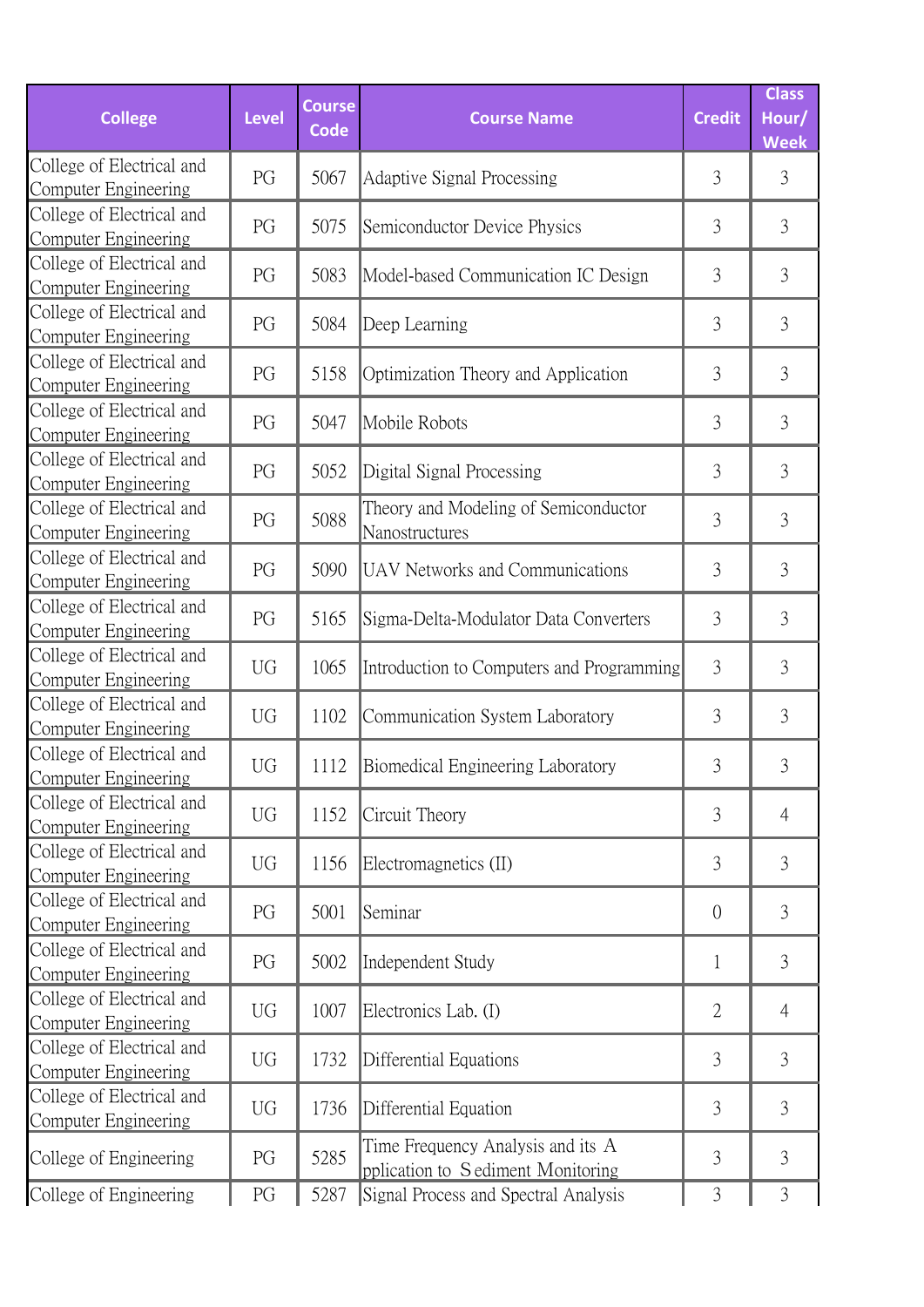| <b>College</b>                                       | <b>Level</b> | <b>Course</b><br><b>Code</b> | <b>Course Name</b>                                           | <b>Credit</b>  | <b>Class</b><br>Hour/ |
|------------------------------------------------------|--------------|------------------------------|--------------------------------------------------------------|----------------|-----------------------|
| College of Engineering                               | PG           | 5294                         | Advanced Mechanics of Materials                              | $\overline{3}$ | <b>Week</b><br>3      |
| College of Engineering                               | PG           | 5304                         | Project Scheduling And Control                               | 3              | 3                     |
| College of Engineering                               | PG           | 5379                         | Mechanics of Fiber-Reinforced Polymer<br>Composite Materials | 3              | 3                     |
| College of Engineering                               | UG           | 1300                         | Engineering Mathematics(I)                                   | 3              | 3                     |
| College of Engineering                               | UG           | 1301                         | Mechanics of Materials                                       | $\overline{3}$ | 3                     |
| College of Engineering                               | UG           | 1303                         | Hydrology                                                    | 3              | 3                     |
| College of Engineering                               | PG           | 5306                         | Applied Electrochemistry                                     | 3              | 3                     |
| College of Engineering                               | PG           | 5310                         | Thermodymanics of Solid                                      | 3              | 3                     |
| College of Engineering                               | PG           | 5313                         | Semiconductor Processings                                    | 3              | 3                     |
| College of Engineering                               | PG           | 5314                         | Introduction to Nanostructured Materials                     | $\overline{3}$ | 3                     |
| College of Engineering                               | PG           | 5315                         | Polymer Chemistry                                            | $\overline{3}$ | 3                     |
| College of Engineering                               | PG           | 5316                         | Characterization and Analysis of Polymer                     | 3              | 3                     |
| College of Engineering                               | PG           | 5329                         | Modern Physics                                               | $\overline{3}$ | 3                     |
| College of Engineering                               | PG           | 5263                         | Introduction to Micro/Nanotechnology                         | $\mathfrak{Z}$ | 3                     |
| College of Engineering                               | PG           | 5264                         | Experimental Methods in Fluid Mechanics                      | 3              | 3                     |
| College of Engineering                               | PG           | 5265                         | Microfluidic System and Applications                         | $\overline{3}$ | 3                     |
| College of Engineering                               | PG           | 5320                         | Environmental Biotechnology                                  | 3              | 3                     |
| College of Engineering                               | PG           | 5323                         | Environmental Toxicology                                     | $\overline{3}$ | 3                     |
| College of Engineering                               | PG           | 5325                         | Surface Analysis                                             | 3              | 3                     |
| College of Engineering                               | PG           | 5326                         | Air pollution and Control Technology                         | $\overline{3}$ | 3                     |
| International College of<br>Semiconductor Technology | PG           | 5967                         | Advanced Electronic Materials Science &<br>Engineering       | 3              | 3                     |
| International College of<br>Semiconductor Technology | PG           | 5970                         | Seminar                                                      | $\overline{0}$ | 3                     |
| International College of<br>Semiconductor Technology | PG           | 5971                         | Academic Dissertation Research                               | $\overline{0}$ | 3                     |
| International College of<br>Semiconductor Technology | PG           | 5972                         | Semiconductor Physics and Devices (I)                        | $\mathfrak{Z}$ | 3                     |
| International College of<br>Semiconductor Technology | PG           | 5973                         | Chip Design and Circuit Simulation                           | 3              | 3                     |
| International College of<br>Semiconductor Technology | PG           | 5974                         | Teaching Technique Practice                                  | 1              | 3                     |
| International College of<br>Semiconductor Technology | PG           | 5975                         | Reliability and Failure Physics of<br>Semiconductor Devices  | 3              | 3                     |
| International College of<br>Semiconductor Technology | PG           | 5976                         | Transport Model of Quantum Devices                           | 3              | $\mathfrak{Z}$        |
| International College of<br>Semiconductor Technology | PG           | 5977                         | Semiconductor Devices and Medical<br>Systems                 | 3              | 3                     |
| International College of<br>Semiconductor Technology | PG           | 5978                         | Terahertz Systems                                            | 3              | 3                     |
| International College of<br>Semiconductor Technology | PG           | 5979                         | VLSI Digital Signal Processing                               | $\mathfrak{Z}$ | $\mathfrak{Z}$        |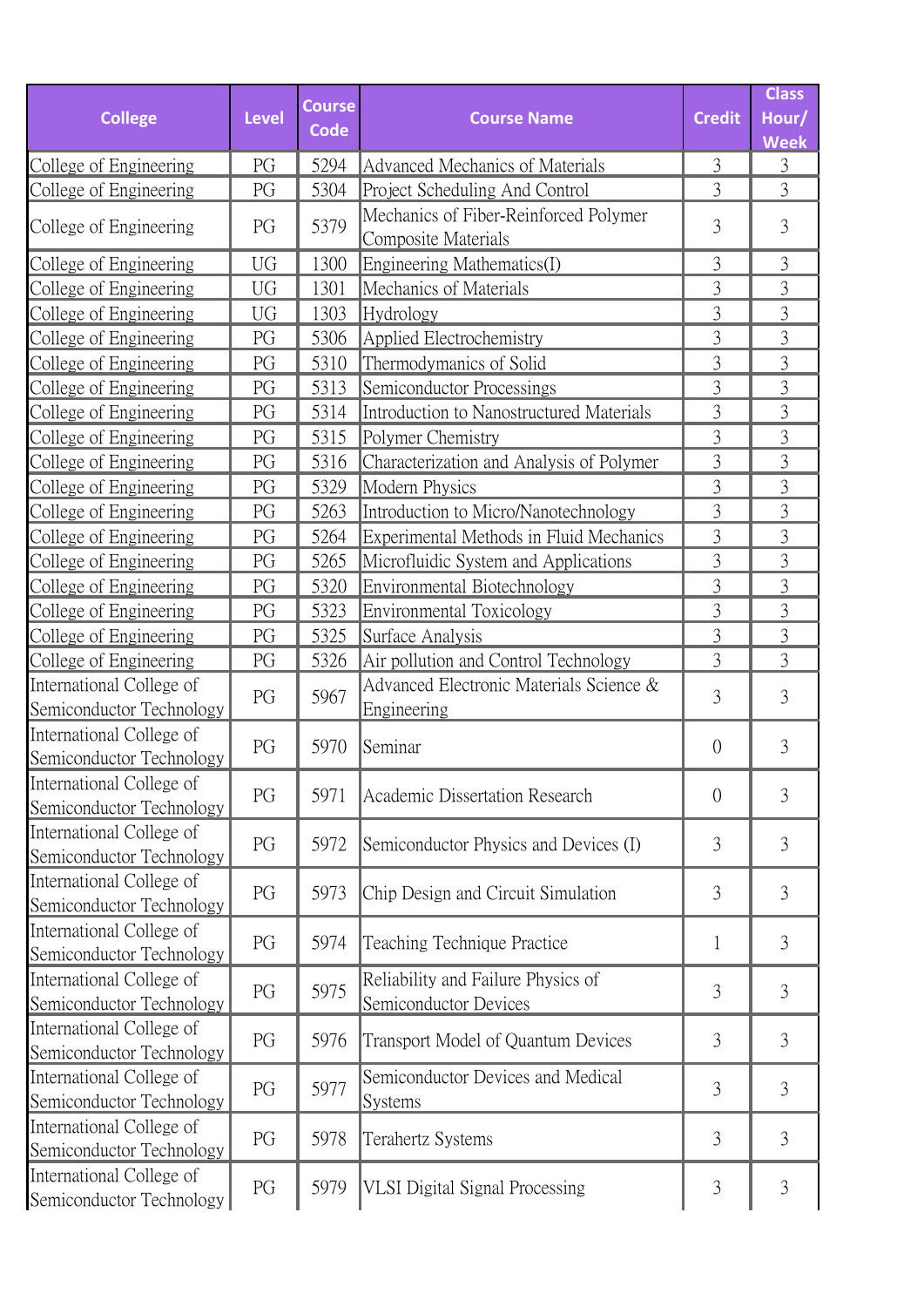| <b>College</b>                                       | <b>Level</b> | <b>Course</b><br><b>Code</b> | <b>Course Name</b>                                                | <b>Credit</b>  | <b>Class</b><br>Hour/<br><b>Week</b> |
|------------------------------------------------------|--------------|------------------------------|-------------------------------------------------------------------|----------------|--------------------------------------|
| International College of<br>Semiconductor Technology | PG           | 5989                         | Transceiver Design for mmW<br>Communication                       | 3              | 3                                    |
| College of Computer<br>Science                       | PG           | 5249                         | 3D Game Programming                                               | 3              | 3                                    |
| College of Computer<br>Science                       | PG           | 5251                         | Interactive shape manipulation                                    | 3              | 3                                    |
| College of Computer<br>Science                       | PG           | 5252                         | Entrepreneurship Realization                                      | 3              | 3                                    |
| College of Computer<br>Science                       | PG           | 5253                         | Image Processing                                                  | 3              | 3                                    |
| College of Computer<br>Science                       | <b>UG</b>    | 1179                         | Introduction to Machine Learning                                  | 3              | 3                                    |
| College of Computer<br>Science                       | PG           | 4041                         | Special Topics Seminar A (PhD)                                    | $\theta$       | $\overline{2}$                       |
| College of Computer<br>Science                       | PG           | 5213                         | <b>Operating System</b>                                           | 3              | 3                                    |
| College of Computer<br>Science                       | PG           | 5219                         | Seminars                                                          | $\overline{0}$ | $\overline{2}$                       |
| College of Computer<br>Science                       | PG           | 5222                         | Distributed Algorithms                                            | 3              | 3                                    |
| College of Computer<br>Science                       | PG           | 5223                         | User-Centered Interaction Design                                  | 3              | 3                                    |
| College of Computer<br>Science                       | PG           | 5224                         | Interaction design and virtual reality                            | 3              | 3                                    |
| College of Computer<br>Science                       | PG           | 5229                         | Machine Learning                                                  | 3              | 3                                    |
| College of Computer<br>Science                       | PG           | 5231                         | Design and Analysis of PHY Software and<br>Hardware               | 3              | 3                                    |
| College of Computer<br>Science                       | <b>UG</b>    | 1190                         | Introduction to Computers and Programming                         | 3              | 5                                    |
| College of Computer<br>Science                       | <b>UG</b>    | 1191                         | Probability                                                       | 3              | 3                                    |
| College of Computer<br>Science                       | <b>UG</b>    | 1192                         | Intro. to Computer Networks                                       | 3              | 3                                    |
| College of Computer<br>Science                       | UG           | 1193                         | Introduction to Algorithms                                        | 3              | 3                                    |
| College of Computer<br>Science                       | UG           | 1194                         | <b>Basic Programming</b>                                          | $\overline{0}$ | 3                                    |
| College of Computer<br>Science                       | <b>UG</b>    | 1195                         | Intro. to Compiler Design                                         | 3              | 3                                    |
| College of Computer<br>Science                       | UG           | 1198                         | Computer Science and Engineering Projects<br>$\vert\!\vert\rm(I)$ | $\overline{2}$ | $\overline{2}$                       |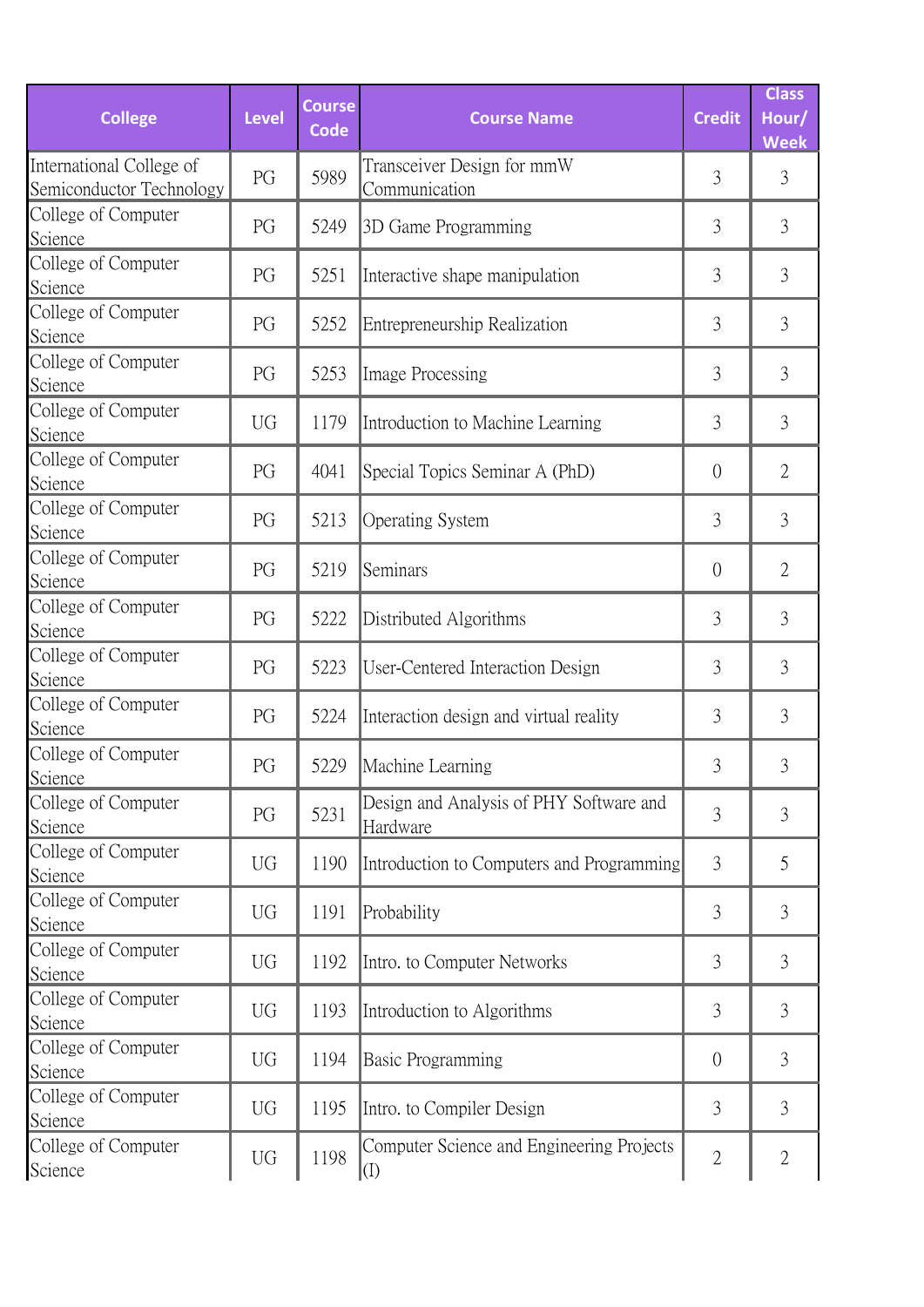| <b>College</b>                                  | <b>Level</b> | <b>Course</b><br><b>Code</b> | <b>Course Name</b>                                               | <b>Credit</b>  | <b>Class</b><br>Hour/<br><b>Week</b> |
|-------------------------------------------------|--------------|------------------------------|------------------------------------------------------------------|----------------|--------------------------------------|
| College of Computer<br>Science                  | <b>UG</b>    | 1199                         | Introduction to Operating Systems                                | 3              | 3                                    |
| College of Computer<br>Science                  | UG           | 1201                         | Microprocessor System Lab.                                       | 3              | 5                                    |
| College of Computer<br>Science                  | <b>UG</b>    | 1206                         | Computer Science and Engineering Projects<br>(II)                | $\overline{2}$ | $\overline{2}$                       |
| College of Computer<br>Science                  | <b>UG</b>    | 1730                         | Linear Algebra                                                   | 3              | 3                                    |
| College of Computer<br>Science                  | PG           | 5238                         | High Speed Networking                                            | 3              | 3                                    |
| College of Computer<br>Science                  | PG           | 5239                         | Queuing Theory                                                   | 3              | 3                                    |
| College of Computer<br>Science                  | PG           | 5240                         | Network Security                                                 | 3              | 3                                    |
| College of Computer<br>Science                  | PG           | 5241                         | Multimedia Communications                                        | 3              | 3                                    |
| College of Computer<br>Science                  | PG           | 5242                         | IoT/M2M Technologies and Applications                            | 3              | 3                                    |
| College of Computer<br>Science                  | PG           | 5932                         | Data Mining                                                      | 3              | 3                                    |
| College of Biological<br>Science and Technology | PG           | 5671                         | Fundamental Electrocardiology                                    | 3              | 3                                    |
| College of Biological<br>Science and Technology | PG           | 5677                         | Advanced Eletrocardiology                                        | 3              | 3                                    |
| College of Biological<br>Science and Technology | PG           | 5678                         | Fundamental Medical Science                                      | 3              | 3                                    |
| College of Biological<br>Science and Technology | PG           | 5681                         | Advanced Immunology                                              | $\overline{2}$ | $\overline{2}$                       |
| College of Biological<br>Science and Technology | PG           | 5688                         | Application and Perspective of Induced<br>Pluripotent Stem Cells | 3              | 3                                    |
| College of Biological<br>Science and Technology | PG           | 4001                         | Special Topics Seminar A(PhD)                                    | 1              | $\mathbf{1}$                         |
| College of Biological<br>Science and Technology | PG           | 5639                         | Thesis in the Biological Science and<br>Technology               | 1              | $\mathbf{1}$                         |
| College of Biological<br>Science and Technology | PG           | 5640                         | Thesis in the Biological Science and<br>Technology               | 1              | 1                                    |
| College of Biological<br>Science and Technology | PG           | 5641                         | Thesis in the Biological Science and<br>Technology               | 1              | $\mathbf{1}$                         |
| College of Biological<br>Science and Technology | PG           | 5642                         | Thesis in the Biological Science and<br>Technology               | 1              | $\mathbf{1}$                         |
| College of Biological<br>Science and Technology | PG           | 5643                         | Thesis in the Biological Science and<br>Technology               | 1              | 1                                    |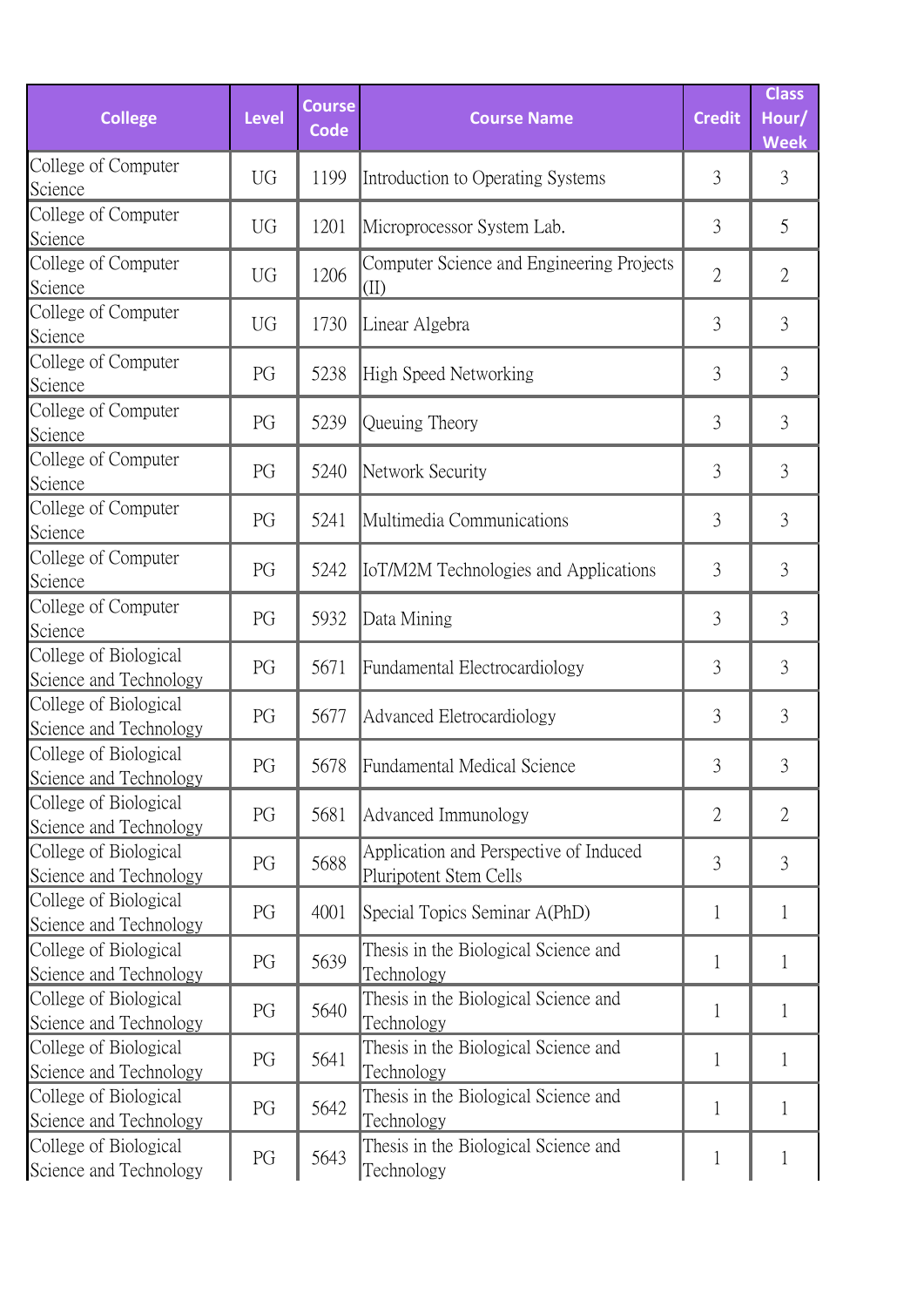| <b>College</b>                                  | <b>Level</b>     | <b>Course</b><br><b>Code</b> | <b>Course Name</b>                                        | <b>Credit</b>  | <b>Class</b><br>Hour/<br><b>Week</b> |
|-------------------------------------------------|------------------|------------------------------|-----------------------------------------------------------|----------------|--------------------------------------|
| College of Biological<br>Science and Technology | PG               | 5644                         | Thesis in the Biological Science and<br>Technology        | 1              | $\mathbf{1}$                         |
| College of Biological<br>Science and Technology | PG               | 5645                         | Thesis in the Biological Science and<br>Technology        | 1              | 1                                    |
| College of Biological<br>Science and Technology | PG               | 5646                         | Thesis in the Biological Science and<br>Technology        | 1              | $\mathbf{1}$                         |
| College of Biological<br>Science and Technology | PG               | 5647                         | Thesis in the Biological Science and<br>Technology        | 1              | $\mathbf{1}$                         |
| College of Biological<br>Science and Technology | PG               | 5648                         | Thesis in the Biological Science and<br>Technology        | 1              | $\mathbf{1}$                         |
| College of Biological<br>Science and Technology | PG               | 5651                         | Experiments for Advanced Physical<br>Biochemistry         | 1              | 3                                    |
| College of Biological<br>Science and Technology | PG               | 5658                         | Metabolic Engineering for renewable fuel<br>and chemicals | 3              | 3                                    |
| College of Biological<br>Science and Technology | PG               | 5661                         | Drosophila Neurobiology                                   | $\overline{2}$ | $\overline{2}$                       |
| College of Biological<br>Science and Technology | PG               | 5668                         | Bio-organic Chemistry                                     | 3              | 3                                    |
| College of Biological<br>Science and Technology | PG               | 5712                         | Immunopharmacogenomics                                    | 3              | 3                                    |
| College of Biological<br>Science and Technology | PG               | 5713                         | Antibody and protein engineering                          | 3              | 3                                    |
| College of Biological<br>Science and Technology | <b>UG</b>        | 1585                         | Biochemistry (I)                                          | 3              | 3                                    |
| College of Biological<br>Science and Technology | PG               | 4003                         | Special Topics Seminar B(PhD)                             |                | 1                                    |
| College of Biological<br>Science and Technology | PG               | 5690                         | Thesis in the Biological Science and<br>Technology        | 1              | 1                                    |
| College of Biological<br>Science and Technology | PG               | 5691                         | Thesis in the Biological Science and<br>Technology        | 1              | $\mathbf{1}$                         |
| College of Biological<br>Science and Technology | PG               | 5692                         | Thesis in the Biological Science and<br>Technology        | 1              | 1                                    |
| College of Biological<br>Science and Technology | PG               | 5693                         | Special Topic Seminar in<br>Bioinformatics(MS)            | 1              | $\mathbf{1}$                         |
| College of Biological<br>Science and Technology | PG               | 5701                         | Neural Engineering                                        | 3              | 3                                    |
| College of Biological<br>Science and Technology | PG               | 5703                         | Statistical Thermodynamics                                | 3              | 3                                    |
| College of Humanities and<br>Socail Sciences    | UG               | 1610                         | English Composition (1)                                   | $\overline{2}$ | $\overline{2}$                       |
| College of Humanities and<br>Socail Sciences    | ${\rm U}{\rm G}$ | 1612                         | Introduction to Western Literature (1)                    | 3              | 3                                    |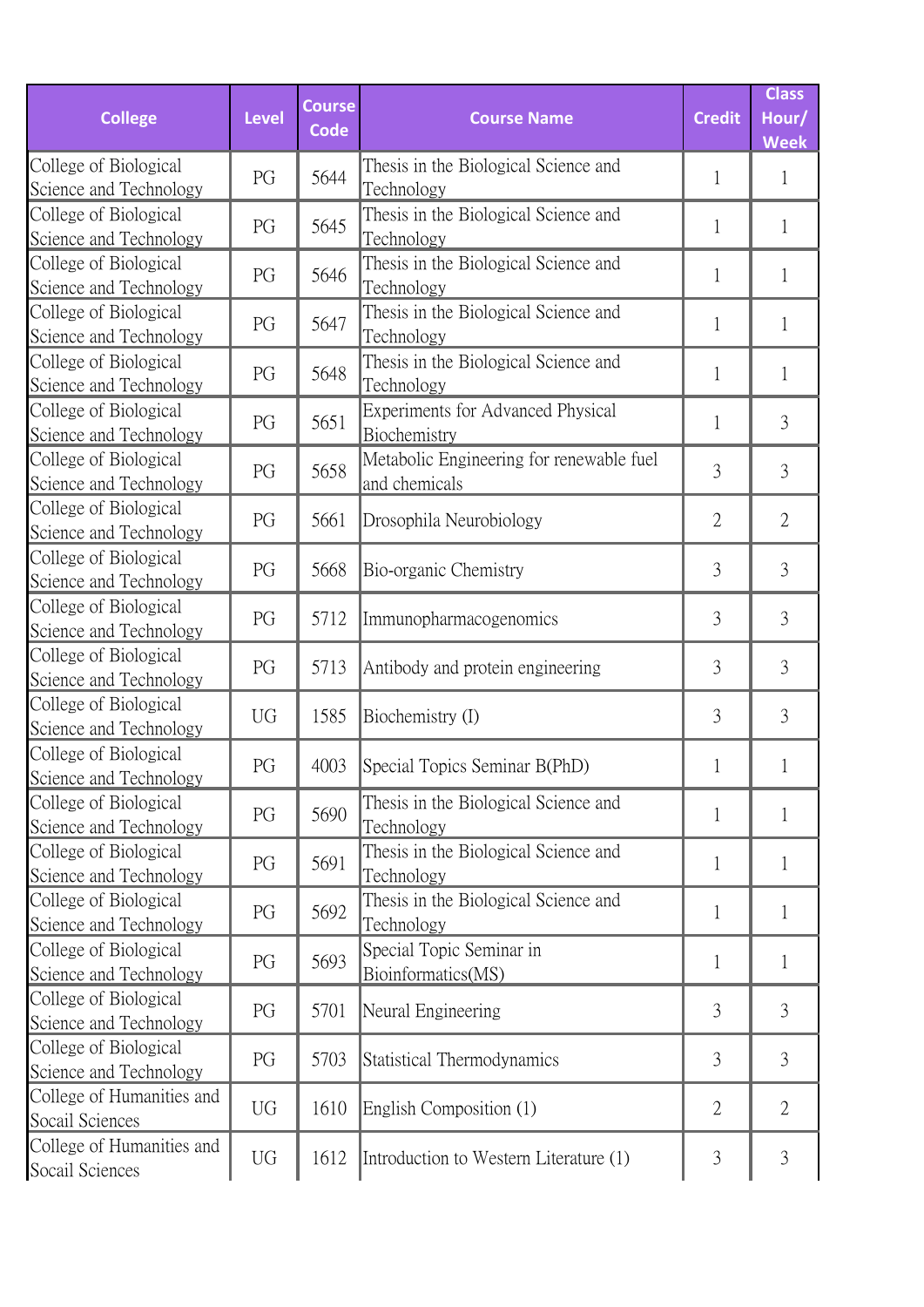| <b>College</b>                               | <b>Level</b> | <b>Course</b><br><b>Code</b> | <b>Course Name</b>                                             | <b>Credit</b>  | <b>Class</b><br>Hour/<br><b>Week</b> |
|----------------------------------------------|--------------|------------------------------|----------------------------------------------------------------|----------------|--------------------------------------|
| College of Humanities and<br>Socail Sciences | <b>UG</b>    | 1613                         | Freshman English (1):an Introductory<br>Approach to Literature | 3              | 3                                    |
| College of Humanities and<br>Socail Sciences | <b>UG</b>    | 1614                         | Communicative Skills Workshop (1)                              | 3              | 3                                    |
| College of Humanities and<br>Socail Sciences | UG           | 1615                         | Communicative Skills Workshop (1)                              | 3              | 3                                    |
| College of Humanities and<br>Socail Sciences | <b>UG</b>    | 1616                         | Communicative Skills Workshop (1)                              | 3              | 3                                    |
| College of Humanities and<br>Socail Sciences | <b>UG</b>    | 1617                         | Introduction to Linguistics (I)                                | $\overline{2}$ | $\overline{2}$                       |
| College of Humanities and<br>Socail Sciences | <b>UG</b>    | 1622                         | Communicative Skills Workshop(3)                               | $\mathfrak{2}$ | $\overline{2}$                       |
| College of Humanities and<br>Socail Sciences | <b>UG</b>    | 1623                         | Communicative Skills Workshop(3)                               | $\overline{2}$ | $\overline{2}$                       |
| College of Humanities and<br>Socail Sciences | <b>UG</b>    | 1624                         | Communicative Skills Workshop(3)                               | $\overline{2}$ | $\overline{2}$                       |
| College of Humanities and<br>Socail Sciences | <b>UG</b>    | 1627                         | English Literature (1)                                         | 3              | 3                                    |
| College of Humanities and<br>Socail Sciences | <b>UG</b>    | 1630                         | Advanced Writing (1)                                           | 3              | 3                                    |
| College of Humanities and<br>Socail Sciences | <b>UG</b>    | 1634                         | Introduction to Speech Science                                 | 3              | 3                                    |
| College of Humanities and<br>Socail Sciences | <b>UG</b>    | 1636                         | American Theatre on Film                                       | 3              | 3                                    |
| College of Humanities and<br>Socail Sciences | <b>UG</b>    | 1640                         | Late Victorian Gothic                                          | 3              | 3                                    |
| College of Humanities and<br>Socail Sciences | UG           | 1649                         | Syntax/Morphology                                              | 3              | 3                                    |
| College of Humanities and<br>Socail Sciences | UG           | 1651                         | Phonology seminar: second language<br>acquisition              | 3              | 3                                    |
| College of Humanities and<br>Socail Sciences | PG           | 5771                         | <b>Advanced Phonetics</b>                                      | 3              | 3                                    |
| College of Humanities and<br>Socail Sciences | PG           | 5772                         | Science Fiction Short Story and Film                           | 3              | 3                                    |
| College of Humanities and<br>Socail Sciences | PG           | 5773                         | Phonology Seminar                                              | 3              | 3                                    |
| College of Humanities and<br>Socail Sciences | PG           | 5775                         | Japanese New Wave                                              | 3              | 3                                    |
| College of Humanities and<br>Socail Sciences | PG           | 5776                         | 20th- and 21st-Century Literature                              | 3              | 3                                    |
| College of Humanities and<br>Socail Sciences | PG           | 5921                         | Introduction to Inter-Asia Cultural Studies                    | 3              | 3                                    |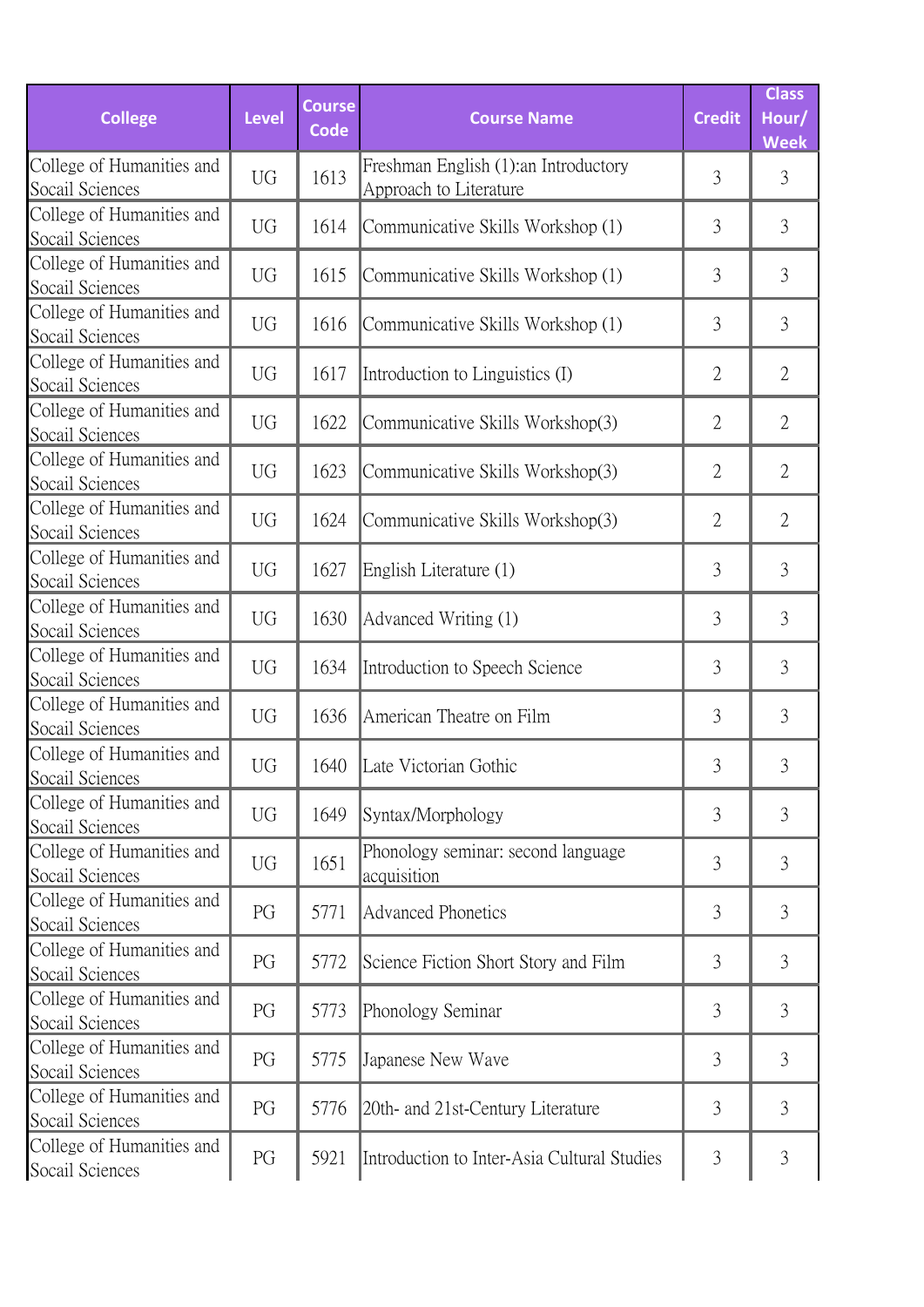| <b>College</b>                                    | <b>Level</b> | <b>Course</b><br><b>Code</b> | <b>Course Name</b>                                                                      | <b>Credit</b>  | <b>Class</b><br>Hour/<br><b>Week</b> |
|---------------------------------------------------|--------------|------------------------------|-----------------------------------------------------------------------------------------|----------------|--------------------------------------|
| College of Humanities and<br>Socail Sciences      | PG           | 5875                         | Colonial Societies and Postcolonial<br>Theories: Historical-Comparative<br>Perspectives | 3              | 3                                    |
| College of Humanities and<br>Socail Sciences      | PG           | 5876                         | The apparatus of anthropological difference                                             | 3              | 3                                    |
| College of Humanities and<br>Socail Sciences      | PG           | 5877                         | Gilles Deleuze's Oral Philoso                                                           | 1              | $\mathbf{1}$                         |
| College of Humanities and<br>Socail Sciences      | PG           | 5981                         | Ethnographies of Southeast Asia                                                         | 3              | 3                                    |
| College of Humanities and<br>Socail Sciences      | PG           | 5838                         | Seminar in Architecture(I)                                                              | 1              | $\mathbf{1}$                         |
| College of Humanities and<br>Socail Sciences      | PG           | 5444                         | Proseminar in the Early 19th-Century<br>European Music                                  | 3              | 3                                    |
| College of Humanities and<br>Socail Sciences      | PG           | 5854                         | Applied Multivariate Analysis                                                           | 3              | 3                                    |
| College of Humanities and<br>Socail Sciences      | PG           | 5996                         | Research Methodology                                                                    | 3              | 3                                    |
| College of Humanities and<br>Socail Sciences      | PG           | 5735                         | On-line Newspaper                                                                       | 3              | 3                                    |
| College of Humanities and<br>Socail Sciences      | PG           | 5745                         | Seminar on Communication English: Web<br>News and Talk Shows                            | 3              | 3                                    |
| College of Humanities and<br>Socail Sciences      | PG           | 5747                         | Mass Media and the Information Society                                                  | 3              | 3                                    |
| College of Humanities and<br>Socail Sciences      | UG           | 7118                         | Freshman English (I)                                                                    | $\overline{2}$ | $\overline{2}$                       |
| I<br>College of Humanities and<br>Socail Sciences | UG           | 7142                         | Advanced English Listening and Discussion                                               | $\overline{2}$ | $\overline{2}$                       |
| College of Humanities and<br>Socail Sciences      | <b>UG</b>    | 7143                         | Advanced English Listening and Discussion                                               | $\overline{2}$ | $\overline{2}$                       |
| College of Humanities and<br>Socail Sciences      | UG           | 7155                         | Advanced English Reading and Discussion                                                 | $\overline{2}$ | $\overline{2}$                       |
| College of Humanities and<br>Socail Sciences      | UG           | 7165                         | Technical English                                                                       | $\overline{2}$ | $\overline{2}$                       |
| College of Humanities and<br>Socail Sciences      | <b>UG</b>    | 7166                         | Technical English                                                                       | $\overline{2}$ | $\mathfrak{2}$                       |
| College of Humanities and<br>Socail Sciences      | UG           | 7191                         | Public speaking $&$ Negotiation                                                         | 2              | $\mathfrak{2}$                       |
| Others                                            | UG           | 6119                         | Contemporary World                                                                      | $\overline{2}$ | 2                                    |
| Others                                            | UG           | 6125                         | Introduction to Philosophy                                                              | $\overline{2}$ | $\overline{2}$                       |
| Others                                            | UG           | 6130                         | Introduction to Philosophy                                                              | $\mathfrak{2}$ | $\overline{2}$                       |
| Others                                            | UG           | 6146                         | Life and Biomedicine                                                                    | $\overline{2}$ | $\overline{2}$                       |
| Others                                            | UG           | 6159                         | Exploring History of Science. Part I: Science<br>in Ancient Worlds                      | $\sqrt{2}$     | $\sqrt{2}$                           |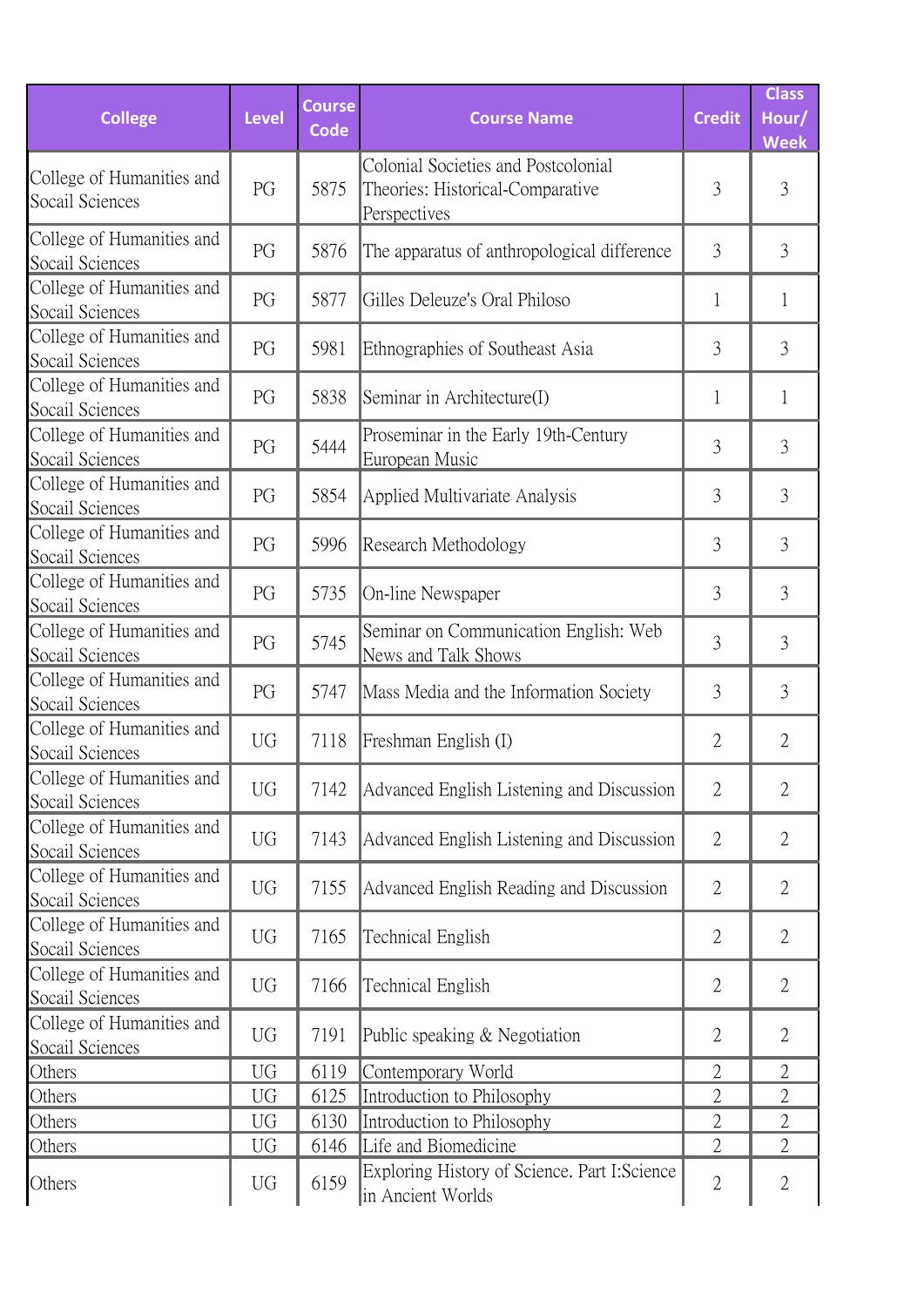| <b>College</b> | <b>Level</b> | <b>Course</b><br>Code | <b>Course Name</b>                                                         | <b>Credit</b> | <b>Class</b><br>Hour/<br><b>Week</b> |
|----------------|--------------|-----------------------|----------------------------------------------------------------------------|---------------|--------------------------------------|
| Others         | UG           | 6167                  | Exploring History of Science. Part 2: From<br>pre-modern to modern science |               |                                      |
| Others         | UG           | 6181                  | Introduction to Psychology                                                 |               |                                      |
| Others         | JG           | 6340                  |                                                                            |               |                                      |
| Others         | IG           | 6386                  | Biochemistry and Pharmaceutical                                            |               |                                      |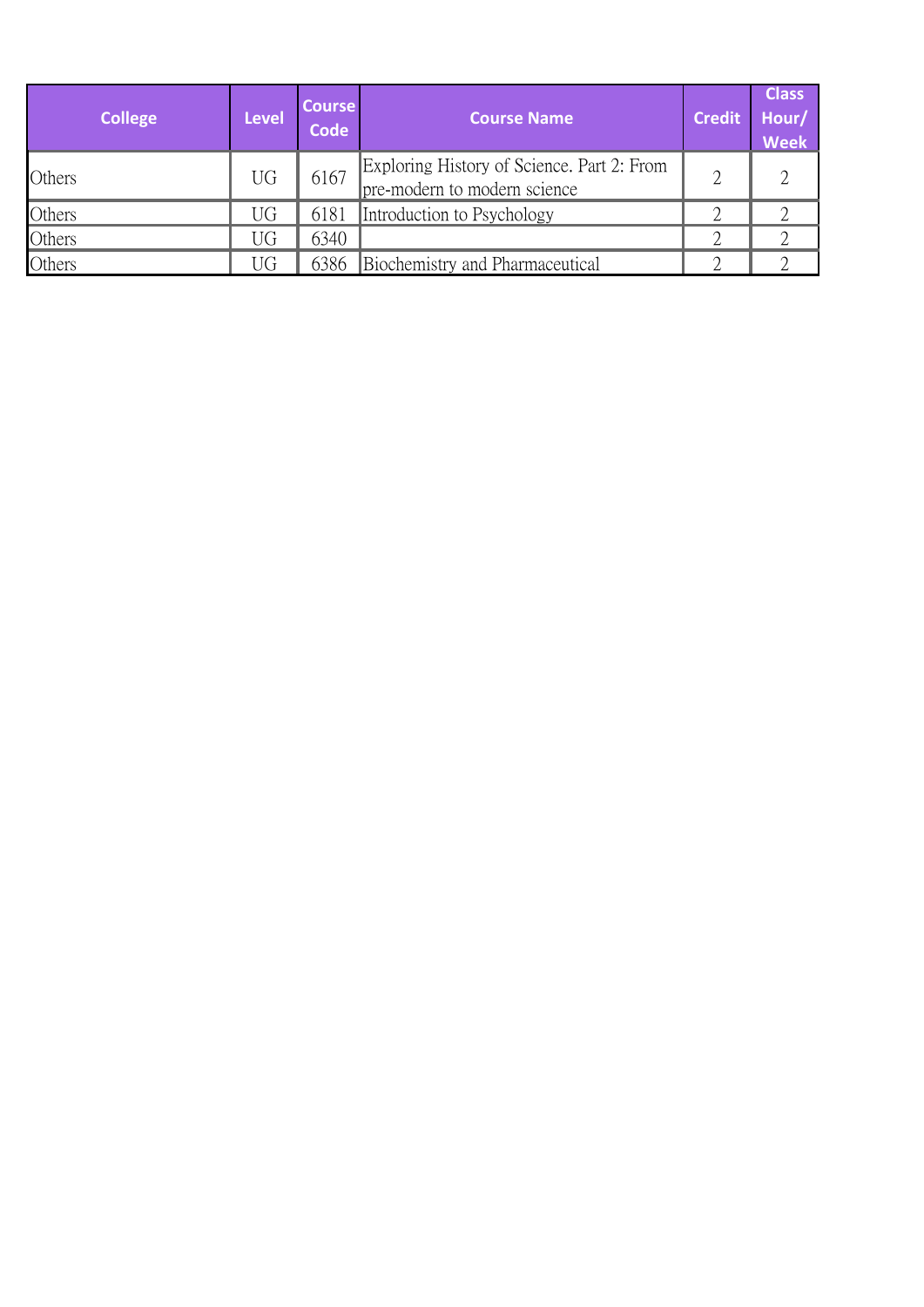| 2019 Spring Course timetable (for reference only) |                                 |               |                                                                  |                |                        |  |  |
|---------------------------------------------------|---------------------------------|---------------|------------------------------------------------------------------|----------------|------------------------|--|--|
| <b>College</b>                                    | <b>Level</b>                    | <b>Course</b> | <b>Course Name</b>                                               | <b>Credit</b>  | <b>Class Hour/Week</b> |  |  |
|                                                   |                                 | <b>Code</b>   |                                                                  |                |                        |  |  |
| College of Science                                | PG                              | 5432          | Quantum Mechanics (II)                                           | 3              | 3                      |  |  |
| College of Science                                | PG                              | 5433          | Seminar                                                          |                | $\overline{2}$         |  |  |
| College of Science                                | PG                              | 5434          | Quantum Field Theory (II)                                        | 3              | 3                      |  |  |
| College of Science                                | PG                              | 5435          | Statistical Mechanics (I)                                        | $\overline{3}$ | 3                      |  |  |
| College of Science                                | PG                              | 5436          | Topics in Computational Physics                                  | $\overline{3}$ | 3                      |  |  |
| College of Science                                | PG                              | 5437          | Quantum Field Theory (III)                                       | 3              | 3                      |  |  |
| College of Science                                | PG                              | 5440          | Seminar in High Energy Physics                                   | 1              |                        |  |  |
| College of Science                                | PG                              | 5442          | Special Topics in Quantum<br>Chromodynamics                      | 3              | 3                      |  |  |
| College of Science                                | PG                              | 5445          | Solid State Physics (II)                                         | 3              | 3                      |  |  |
| College of Science                                | <b>UG</b>                       | 0512          | Physics(II)                                                      | $\overline{4}$ | $\overline{4}$         |  |  |
| College of Science                                | <b>UG</b>                       | 0513          | Physics (II)                                                     | $\overline{4}$ | $\overline{4}$         |  |  |
| College of Science                                | UG                              | 0514          | Physics (II)                                                     | $\overline{4}$ | $\overline{4}$         |  |  |
| College of Science                                | <b>UG</b>                       | 0516          | Physics (II)                                                     | $\overline{4}$ | $\overline{4}$         |  |  |
| College of Science                                | UG                              | 0522          | Physics(II)                                                      | $\overline{4}$ | $\overline{4}$         |  |  |
| College of Science                                | <b>UG</b>                       | 0561          | Physics (I)                                                      | $\overline{4}$ | $\overline{4}$         |  |  |
| College of Science                                | PG                              | 5424          | Time Series                                                      | 3              | 3                      |  |  |
| College of Science                                | PG                              | 5427          | Causal Inference                                                 | 3              | 3                      |  |  |
| College of Science                                | <b>UG</b>                       | 0312          | Calculus (II)                                                    | $\overline{4}$ | $\overline{4}$         |  |  |
| College of Science                                | UG                              | 0412          | Calculus (II)                                                    | $\overline{4}$ | $\overline{4}$         |  |  |
| College of Science                                | PG                              | 5372          | Colloquium                                                       |                | $\overline{2}$         |  |  |
| College of Science                                | PG                              | 5374          | Statistical Field Theory and<br><b>Quantum Phase Transitions</b> | 3              | 3                      |  |  |
| College of Science                                | PG                              | 5376          | Advanced Solid State Physics (II)                                | 3              | 3                      |  |  |
| College of Science                                | PG                              | 5378          | Labview Programming(I)                                           | $\overline{3}$ | 3                      |  |  |
| College of Science                                | UG                              | 1359          | Colloquium                                                       |                | $\overline{2}$         |  |  |
| College of Science                                | <b>UG</b>                       | 1367          | Thermal Physics                                                  | 3              | 3                      |  |  |
| College of Science                                | UG                              | 1368          | Experimental Physics(II)                                         | $\overline{2}$ | 4                      |  |  |
| College of Science                                | PG                              | 5406          | Seminar                                                          |                | $\sqrt{2}$             |  |  |
| College of Science                                | PG                              | 5407          | Seminar                                                          |                | $\mathfrak{2}$         |  |  |
| College of Science                                | PG                              | 5408          | Seminar                                                          |                | $\overline{2}$         |  |  |
| College of Science                                | PG                              | 5409          | Seminar                                                          |                | $\overline{2}$         |  |  |
| College of Science                                | PG                              | 5410          | Seminar                                                          |                | $\overline{2}$         |  |  |
| College of Science                                | PG                              | 5412          | Organometallic Chemistry                                         | 3              | 3                      |  |  |
| College of Science                                | PG                              | 5414          | Special Topics in Polymer<br>Synthesis                           | 3              | 3                      |  |  |
| College of Science                                | $\mathop{\mathrm{PG}}\nolimits$ | 5415          | Advanced Organic Chemistry(II)                                   | 3              | 3                      |  |  |
| College of Science                                | PG                              | 5416          | Drug Design and Development                                      | $\overline{3}$ | 3                      |  |  |
| College of Science                                | PG                              | 5417          | Basics for Writing Academic<br>English                           | 3              | 3                      |  |  |
| College of Science                                | PG                              | 5418          | Spectroscopy of Organometallic<br>Compounds                      | 3              | 3                      |  |  |
| College of Science                                | PG                              | 5419          | Polymer Crystal Structure<br>Morphology and Defects              | $\overline{2}$ | $\overline{2}$         |  |  |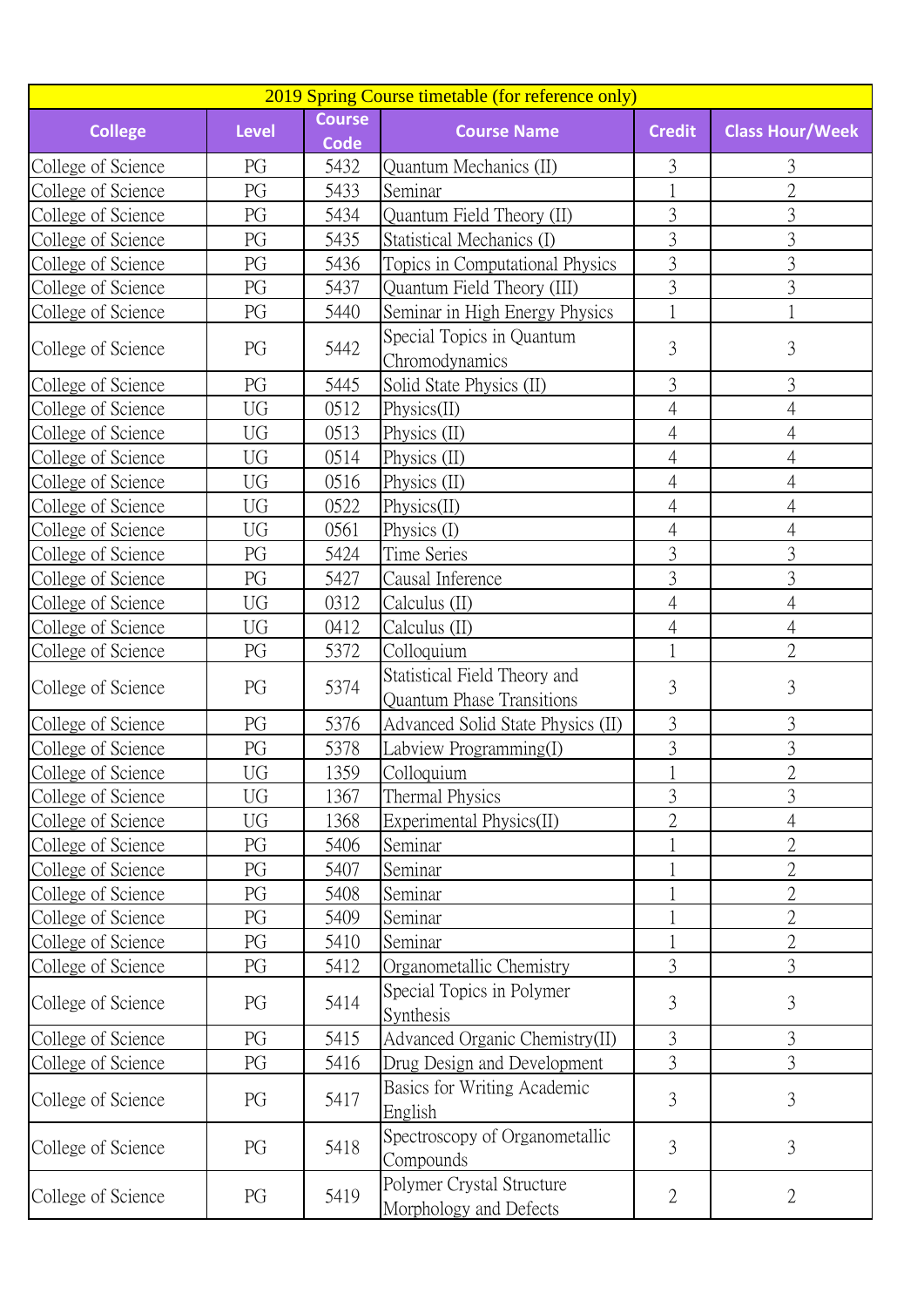| <b>College</b>        | <b>Level</b> | <b>Course</b><br><b>Code</b> | <b>Course Name</b>                                                          | <b>Credit</b>  | <b>Class Hour/Week</b> |
|-----------------------|--------------|------------------------------|-----------------------------------------------------------------------------|----------------|------------------------|
| College of Science    | UG           | 1406                         | Chemistry (II)                                                              | 3              | 3                      |
| College of Science    | <b>UG</b>    | 1434                         | Seminar B (2)                                                               |                | $\overline{2}$         |
| College of Science    | UG           | 1435                         | Seminar C(2)                                                                |                | $\overline{2}$         |
| College of Science    | PG           | 5449                         | Molecular Spectroscopy                                                      | $\overline{3}$ | 3                      |
| College of Science    | PG           | 5450                         | Chemical Kinetics and Dynamics                                              | $\overline{3}$ | 3                      |
| College of Science    | PG           | 5451                         | Seminar                                                                     |                | $\overline{2}$         |
| College of Science    | PG           | 5453                         | Advanced Spectroscopy                                                       | $\overline{3}$ | 3                      |
| College of Science    | PG           | 5454                         | Fundamental Skills for Chemical<br>Research                                 | $\overline{2}$ | $\overline{2}$         |
| College of Science    | PG           | 5455                         | Laser Manipulation and<br>Fabrication of Molecular and<br><b>Biomatters</b> | 3              | 3                      |
| College of Science    | PG           | 5383                         | Real Analysis (II)                                                          | 3              | 3                      |
| College of Science    | PG           | 5386                         | Topics in Discrete Maths.(II)                                               | $\overline{0}$ | $\overline{2}$         |
| College of Photonics  | PG           | 5138                         | Fouries Optics                                                              | $\overline{3}$ | 3                      |
| College of Photonics  | PG           | 5139                         | Nonlinear Optics                                                            | $\overline{3}$ | 3                      |
| College of Photonics  | PG           | 5140                         | Green Energy Science and<br>Technology                                      | 3              | 3                      |
| College of Photonics  | PG           | 5156                         | Technical Writing in English                                                | $\sqrt{2}$     | 3                      |
| College of Photonics  | PG           | 5162                         | Seminar-Ph.D.                                                               |                | 3                      |
| College of Photonics  | PG           | 5146                         | Solid-state Laser Engineering                                               | 3              | 3                      |
| College of Photonics  | PG           | 4561                         | Seminar                                                                     |                | 3                      |
| College of Photonics  | PG           | 5148                         | <b>Experimental Photonics</b>                                               | $\overline{3}$ | 3                      |
| College of Management | PG           | 5515                         | Queueing Theory with<br>Applications                                        | 3              | 3                      |
| College of Management | PG           | 5516                         | Stochastic Programming                                                      | 3              | 3                      |
| College of Management | PG           | 5522                         | Multiple Criteria Decision Making                                           | 3              | 3                      |
| College of Management | PG           | 5664                         | Business Development for Start-<br>ups                                      | 3              | 3                      |
| College of Management | PG           | 5665                         | Data Science and Decision<br>Support                                        | 3              | 3                      |
| College of Management | PG           | 5666                         | Financial Management and<br>Investment                                      | 3              | 3                      |
| College of Management | PG           | 5667                         | Enterprise Growth and M&A                                                   | $\overline{3}$ | 3                      |
| College of Management | PG           | 5668                         | Operation and Supply Chain<br>Management                                    | 3              | 3                      |
| College of Management | PG           | 5669                         | Strategic Management                                                        | $\mathfrak{Z}$ | 3                      |
| College of Management | PG           | 5670                         | Globalization Seminar                                                       | 1              |                        |
| College of Management | PG           | 5545                         | Entrepreneurship and New Product<br>Development                             | 3              | 3                      |
| College of Management | PG           | 5549                         | Technology and Logic                                                        | $\overline{3}$ | 3                      |
| College of Management | PG           | 5551                         | Methods and topics in Technology<br>Management Research                     | $\mathfrak{Z}$ | 3                      |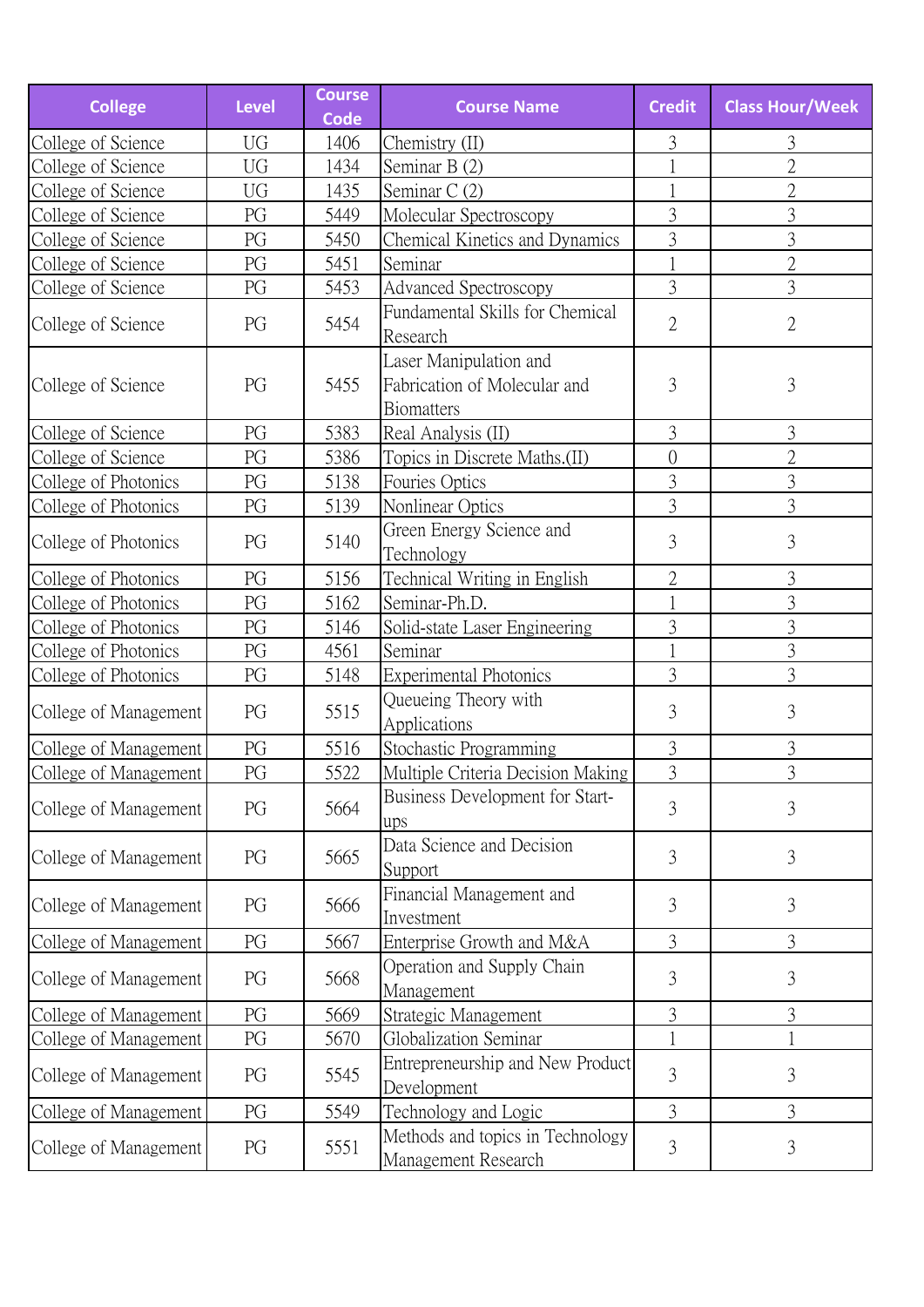| <b>College</b>        | <b>Level</b>                    | <b>Course</b><br><b>Code</b> | <b>Course Name</b>                                                     | <b>Credit</b>  | <b>Class Hour/Week</b> |
|-----------------------|---------------------------------|------------------------------|------------------------------------------------------------------------|----------------|------------------------|
| College of Management | PG                              | 5552                         | Technological Innovation and<br>Management of Intellectual<br>property | 3              | 3                      |
| College of Management | PG                              | 5553                         | Fundamentals of Patent Analytics<br>and Technological Forecast         | 3              | 3                      |
| College of Management | PG                              | 5555                         | Intellectual Property Management<br>and Practice                       | 3              | 3                      |
| College of Management | PG                              | 5559                         | Industry Analysis and Innovation                                       | 3              | 3                      |
| College of Management | PG                              | 5574                         | Production and Operations<br>Management                                | 3              | 3                      |
| College of Management | PG                              | 5579                         | Technology Entrepreneurship                                            | 3              | 3                      |
| College of Management | PG                              | 5581                         | Branding and Integrated<br>Marketing Communications                    | $\overline{3}$ | 3                      |
| College of Management | PG                              | 5582                         | Product & Service Design in<br>Subsistence Marketplaces                | 3              | 3                      |
| College of Management | PG                              | 4580                         | Research Methodology for PhD<br>Dissertation                           | 3              | 3                      |
| College of Management | PG                              | 5528                         | Scheduling Theory and<br>Applications                                  | 3              | 3                      |
| College of Management | PG                              | 5532                         | Game theory and Strategy                                               | 3              | 3                      |
| College of Management | PG                              | 4590                         | Seminar in finance for doctoral<br>students B                          | $\overline{0}$ | $\overline{2}$         |
| College of Management | PG                              | 4591                         | Seminar in finance for doctoral<br>students A                          | $\mathbf{1}$   | $\overline{2}$         |
| College of Management | PG                              | 5502                         | <b>Transportation Safety</b>                                           | $\overline{3}$ | 3                      |
| College of Management | PG                              | 5506                         | Research Seminar                                                       |                | $\overline{2}$         |
| College of Management | $\mathop{\mathrm{PG}}\nolimits$ | 5562                         | Logistics Operation Planning<br>Models                                 | 3              | 3                      |
| College of Management | PG                              | 5482                         | Credit Rist and Its Applications                                       | $\overline{3}$ | 3                      |
| College of Management | PG                              | 5488                         | Statistical Methods and Data<br>Analysis                               | 3              | 3                      |
| College of Management | PG                              | 5490                         | <b>Operations Research</b>                                             | 3              | 3                      |
| College of Management | PG                              | 5495                         | Information Management                                                 | $\overline{3}$ | 3                      |
| College of Management | PG                              | 5496                         | Research Methodology for Social<br>Science                             | 3              | 3                      |
| College of Management | <b>UG</b>                       | 1447                         | Principles of Marketing                                                | 3              | 3                      |
| College of Management | UG                              | 1448                         | Principles of Marketing                                                | 3              | 3                      |
| College of Management | UG                              | 1527                         | Management                                                             | $\overline{3}$ | 3                      |
| College of Management | PG                              | 5613                         | Research Methodology for Social<br>Science                             | 3              | 3                      |
| School of Law         | PG                              | 5166                         | International Moot Court<br>Competition: Advanced Issues               | $\overline{3}$ | 3                      |
| School of Law         | PG                              | 5167                         | Introduction to Anglo-American<br>Law                                  | 3              | 3                      |
| School of Law         | PG                              | 5174                         | American Constitutional Law                                            | $\mathfrak{Z}$ | 3                      |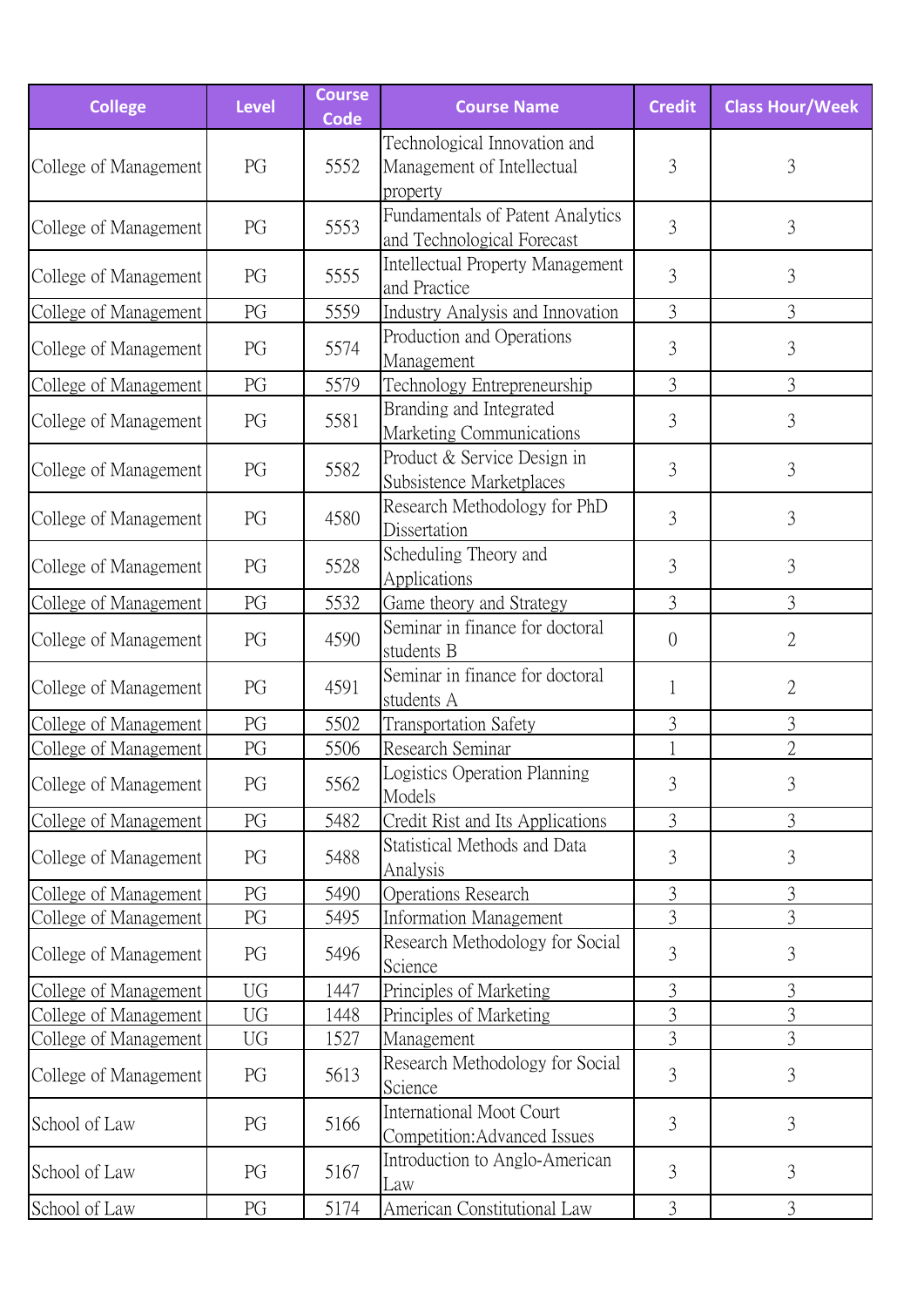| <b>College</b>                                       | <b>Level</b> | <b>Course</b><br><b>Code</b> | <b>Course Name</b>                                                       | <b>Credit</b>  | <b>Class Hour/Week</b> |
|------------------------------------------------------|--------------|------------------------------|--------------------------------------------------------------------------|----------------|------------------------|
| School of Law                                        | PG           | 5184                         | Japanese Commercial Law                                                  | 3              | 3                      |
| School of Law                                        | PG           | 5187                         | English Legal Writing                                                    | $\overline{3}$ | 3                      |
| School of Law                                        | PG           | 5210                         | International business law and IP<br>management                          | $\overline{2}$ | $\overline{2}$         |
| School of Law                                        | PG           | 5215                         | U.S. Corporate Law                                                       | 3              | 3                      |
| School of Law                                        | PG           | 5217                         | <b>U.S. Patent Trial Practice</b>                                        | $\overline{3}$ | 3                      |
| College of Hakka<br>Studies                          | UG           | 1667                         | Human-computer Interaction                                               | 3              | 3                      |
| College of Hakka<br><b>Studies</b>                   | UG           | 1677                         | Information and Communication<br>Technology Policies in Everyday<br>Life | 3              | 3                      |
| College of Hakka<br><b>Studies</b>                   | UG           | 1678                         | Social Media and Communication                                           | 3              | 3                      |
| College of Electrical<br>and Computer<br>Engineering | PG           | 5106                         | <b>Neural Prostheses</b>                                                 | 3              | 3                      |
| College of Electrical<br>and Computer<br>Engineering | PG           | 5113                         | Advanced Biomedicine Sensing<br>and Oncology                             | 3              | 3                      |
| College of Electrical<br>and Computer<br>Engineering | PG           | 5100                         | Laser principles and ultrafast<br>optics                                 | 3              | 3                      |
| College of Electrical<br>and Computer<br>Engineering | PG           | 5102                         | Introduction to Optical Systems                                          | 3              | 3                      |
| College of Electrical<br>and Computer<br>Engineering | PG           | 5103                         | Optical Fiber Communication                                              | $\mathfrak{Z}$ | 3                      |
| College of Electrical<br>and Computer<br>Engineering | PG           | 5104                         | <b>Evolutionary Computation</b>                                          | 3              | 3                      |
| College of Electrical<br>and Computer<br>Engineering | PG           | 4420                         | Seminar                                                                  | $\overline{0}$ | $\mathfrak{2}$         |
| College of Electrical<br>and Computer<br>Engineering | PG           | 4421                         | Independent Study                                                        | 1              | 3                      |
| College of Electrical<br>and Computer<br>Engineering | UG           | 1026                         | Probability and Statistics                                               | 3              | 3                      |
| College of Electrical<br>and Computer<br>Engineering | UG           | 1027                         | Electronics (II)                                                         | 3              | 3                      |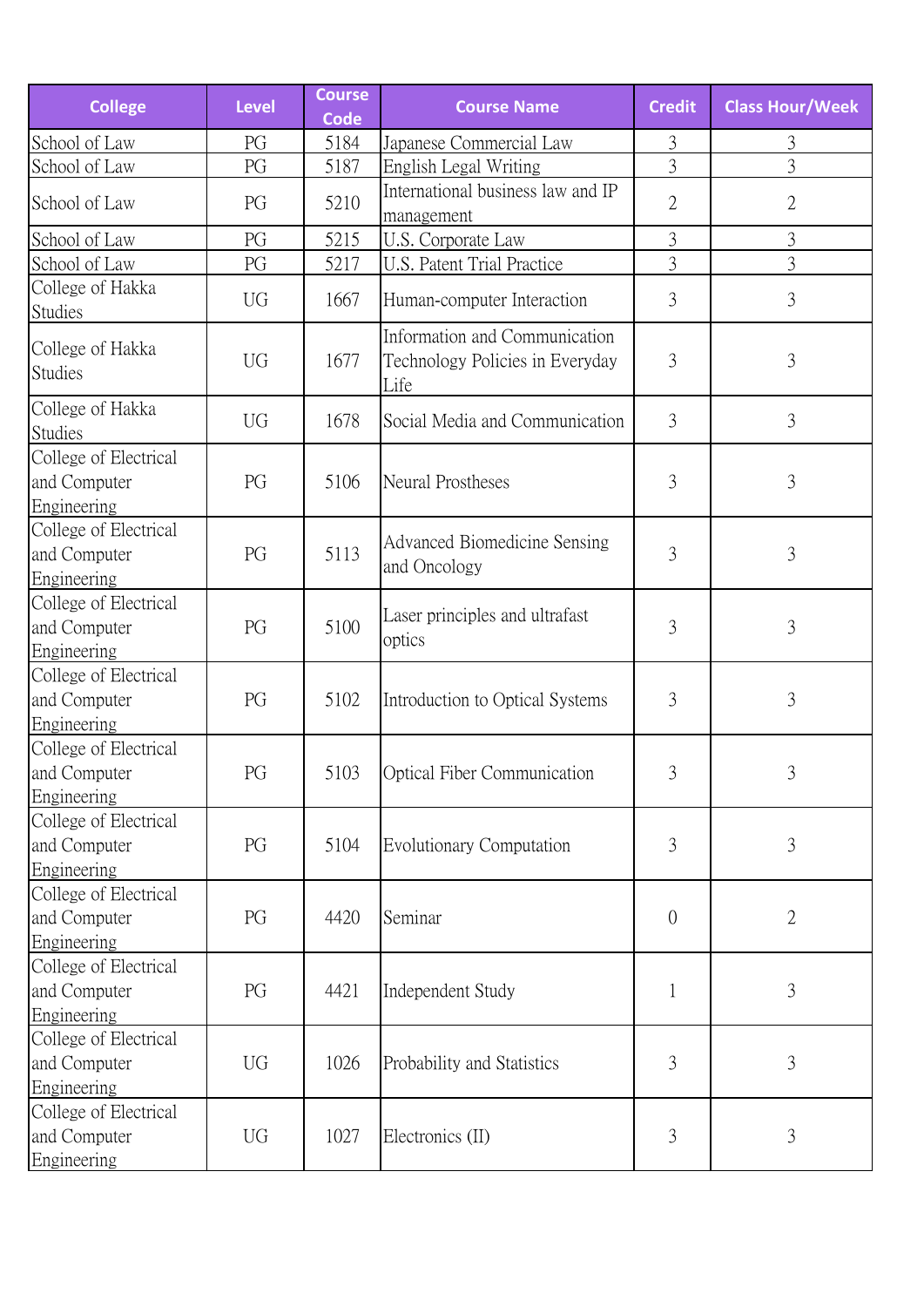| <b>College</b>                                       | <b>Level</b> | <b>Course</b><br><b>Code</b> | <b>Course Name</b>                                          | <b>Credit</b> | <b>Class Hour/Week</b> |
|------------------------------------------------------|--------------|------------------------------|-------------------------------------------------------------|---------------|------------------------|
| College of Electrical<br>and Computer<br>Engineering | UG           | 1035                         | Electromagnetics                                            | 3             | 3                      |
| College of Electrical<br>and Computer<br>Engineering | UG           | 1053                         | Computer Organization                                       | 3             | 3                      |
| College of Electrical<br>and Computer<br>Engineering | UG           | 1054                         | Digital Signal Processing                                   | 3             | 3                      |
| College of Electrical<br>and Computer<br>Engineering | PG           | 5009                         | Memory Systems                                              | 3             | 3                      |
| College of Electrical<br>and Computer<br>Engineering | PG           | 5020                         | Nanometer RF Engineering                                    | 3             | 3                      |
| College of Electrical<br>and Computer<br>Engineering | PG           | 5021                         | VLSI Testing and Design for<br>Testability                  | 3             | 3                      |
| College of Electrical<br>and Computer<br>Engineering | PG           | 5026                         | Optimization Theory and<br>Applications                     | 3             | 3                      |
| College of Electrical<br>and Computer<br>Engineering | PG           | 5027                         | Integrated Circuit Design<br>Laboratory                     | 3             | $\overline{4}$         |
| College of Electrical<br>and Computer<br>Engineering | PG           | 5029                         | Bio-Medical Circuits and Systems                            | 3             | 3                      |
| College of Electrical<br>and Computer<br>Engineering | PG           | 5936                         | Artificial Intelligence                                     | 3             | 3                      |
| College of Electrical<br>and Computer<br>Engineering | PG           | 5065                         | Computer Communication<br>Networks                          | 3             | 3                      |
| College of Electrical<br>and Computer<br>Engineering | PG           | 5071                         | Quantum Mechanics                                           | 3             | 3                      |
| College of Electrical<br>and Computer<br>Engineering | PG           | 5073                         | <b>Statistical Mechanics</b>                                | 3             | 3                      |
| College of Electrical<br>and Computer<br>Engineering | PG           | 5074                         | Semiconductor Memory                                        | 3             | 3                      |
| College of Electrical<br>and Computer<br>Engineering | PG           | 5077                         | Advanced Communication System<br>Simulation and Experiments | 3             | 3                      |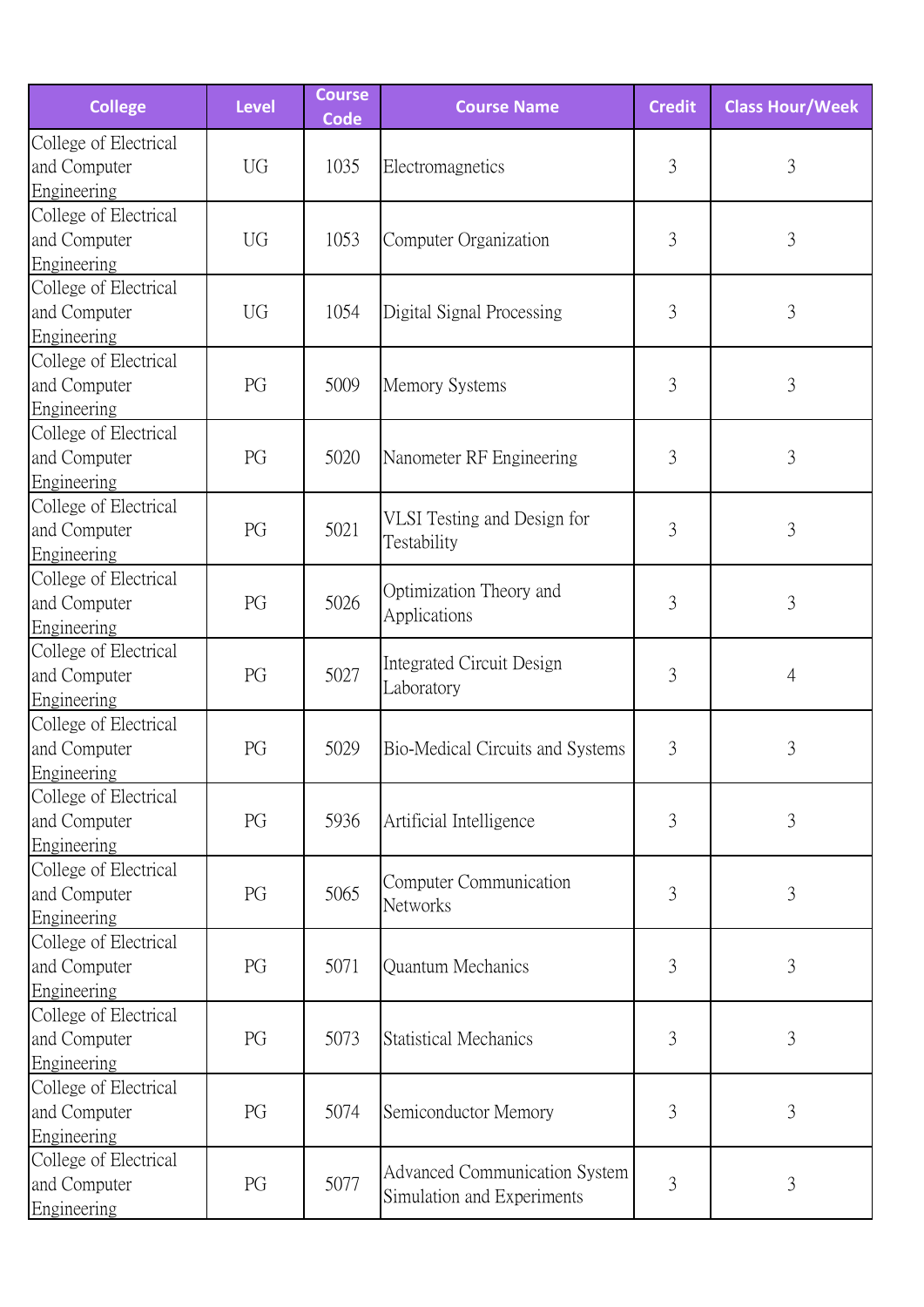| <b>College</b>                                       | <b>Level</b> | <b>Course</b><br><b>Code</b> | <b>Course Name</b>                                                           | <b>Credit</b>  | <b>Class Hour/Week</b> |
|------------------------------------------------------|--------------|------------------------------|------------------------------------------------------------------------------|----------------|------------------------|
| College of Electrical<br>and Computer<br>Engineering | PG           | 5047                         | Digital Signal Processing                                                    | 3              | 3                      |
| College of Electrical<br>and Computer<br>Engineering | PG           | 5050                         | Analog IC Design                                                             | 3              | 3                      |
| College of Electrical<br>and Computer<br>Engineering | PG           | 5051                         | Image Processing                                                             | 3              | 3                      |
| College of Electrical<br>and Computer<br>Engineering | PG           | 5053                         | Self-Driving Cars                                                            | 3              | 3                      |
| College of Electrical<br>and Computer<br>Engineering | PG           | 5081                         | Cloud Computing and Big Data<br>Analytics                                    | 3              | 3                      |
| College of Electrical<br>and Computer<br>Engineering | <b>UG</b>    | 1146                         | Linear Algebra                                                               | 3              | 3                      |
| College of Electrical<br>and Computer<br>Engineering | UG           | 1149                         | Probability                                                                  | 3              | 3                      |
| College of Electrical<br>and Computer<br>Engineering | UG           | 1153                         | Electromagnetics (I)                                                         | 3              | 3                      |
| College of Electrical<br>and Computer<br>Engineering | PG           | 5001                         | Seminar                                                                      | $\overline{0}$ | 3                      |
| College of Electrical<br>and Computer<br>Engineering | PG           | 5002                         | Independent Study                                                            | 1              | 3                      |
| College of Electrical<br>and Computer<br>Engineering | UG           | 1005                         | Electronics Lab. (II)                                                        | $\mathbf{2}$   | $\overline{4}$         |
| College of Electrical<br>and Computer<br>Engineering | PG           | 5132                         | Practice in Entrepreneurship                                                 | 3              | 3                      |
| College of Electrical<br>and Computer<br>Engineering | UG           | 1034                         | Signals and Systems                                                          | 3              | 3                      |
| College of Electrical<br>and Computer<br>Engineering | UG           | 1691                         | Signals and Systems                                                          | 3              | 3                      |
| College of Engineering                               | PG           | 5299                         | Computational Technique and Its<br>Application for Structural Health<br>Moni | 3              | 3                      |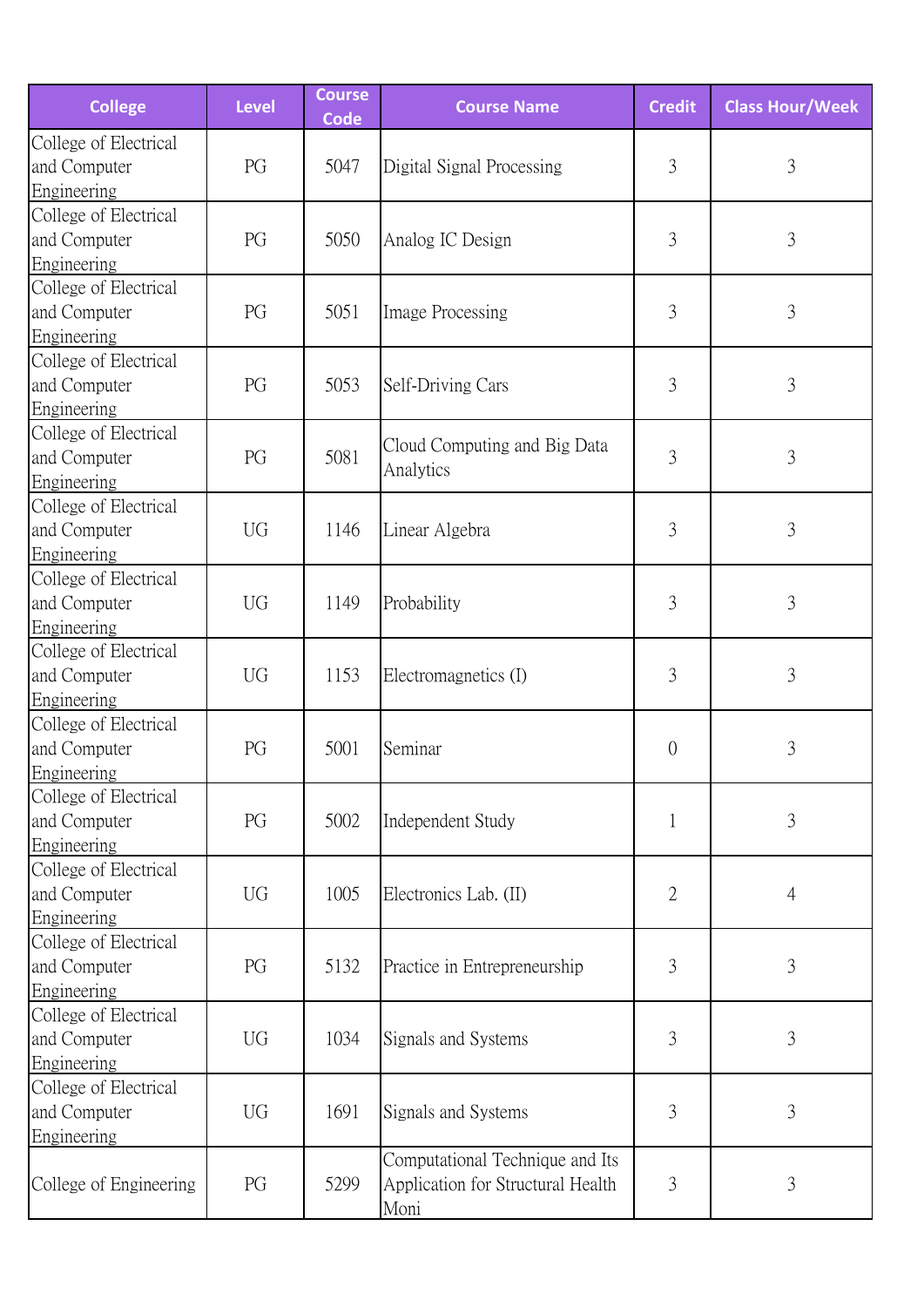| <b>College</b>                                          | <b>Level</b> | <b>Course</b><br><b>Code</b> | <b>Course Name</b>                                                                    | <b>Credit</b>  | <b>Class Hour/Week</b> |
|---------------------------------------------------------|--------------|------------------------------|---------------------------------------------------------------------------------------|----------------|------------------------|
| College of Engineering                                  | PG           | 5300                         | Geophysical Exploration and Data<br>Analysis                                          | $\overline{3}$ | 3                      |
| College of Engineering                                  | PG           | 5303                         | Finite Element Methods                                                                | 3              | 3                      |
| College of Engineering                                  | PG           | 5305                         | <b>Advanced Steel Structures</b>                                                      | 3              | 3                      |
| College of Engineering                                  | PG           | 5311                         | Open Channel Hydraulics                                                               | 3              | 3                      |
| College of Engineering                                  | UG           | 1283                         | Soil Mechanics                                                                        | 3              | 3                      |
| College of Engineering                                  | UG           | 1285                         | Theory of Structures (I)                                                              | 3              | 3                      |
| College of Engineering                                  | PG           | 5320                         | Materials for Energy Storage and<br><b>Conversion Device</b>                          | 3              | 3                      |
| College of Engineering                                  | PG           | 5323                         | Organic Electro-Optical Display<br>Materials and Devices                              | 3              | 3                      |
| College of Engineering                                  | PG           | 5335                         | Intro. to Compound<br>Semiconductor Device & Process                                  | 3              | 3                      |
| College of Engineering                                  | UG           | 1311                         | Introduction to Materials Science<br>and Engineering (II)                             | 3              | 3                      |
| College of Engineering                                  | PG           | 5275                         | <b>Heat Convection</b>                                                                | 3              | 3                      |
| College of Engineering                                  | PG           | 5283                         | Viscous Fluid Flow                                                                    | 3              | 3                      |
| College of Engineering                                  | UG           | 1257                         | Heat Transfer                                                                         | $\overline{3}$ | 3                      |
| College of Engineering                                  | PG           | 5338                         | Environmental Nanotechnology<br>for Water Treatment                                   | 3              | 3                      |
| College of Engineering                                  | PG           | 5344                         | Theory and Practice of Gaseous<br>Pollution Control Devices                           | $\overline{3}$ | 3                      |
| College of Engineering                                  | PG           | 5345                         | Theory and Practice of Particulate<br>Control Equipment                               | $\overline{3}$ | 3                      |
| College of Engineering                                  | PG           | 5346                         | Surface Chemistry                                                                     | $\overline{3}$ | $\mathfrak{Z}$         |
| International College of<br>Semiconductor<br>Technology | PG           | 5925                         | Seminar                                                                               | $\overline{0}$ | 3                      |
| International College of<br>Semiconductor<br>Technology | PG           | 5926                         | Semiconductor Physics and<br>Devices (I)                                              | 3              | 3                      |
| International College of<br>Semiconductor<br>Technology | PG           | 5927                         | Academic Dissertation Research                                                        | $\overline{0}$ | 3                      |
| International College of<br>Semiconductor<br>Technology | PG           | 5928                         | Introduction to Amplifier Design<br>for Radio-Frequency<br>Communication Applications | 3              | 3                      |
| International College of<br>Semiconductor<br>Technology | PG           | 5929                         | Memory Circuits and System                                                            | 3              | 3                      |
| International College of<br>Semiconductor<br>Technology | PG           | 5930                         | Digital Signal Processing for<br>Communication Systems                                | 3              | 3                      |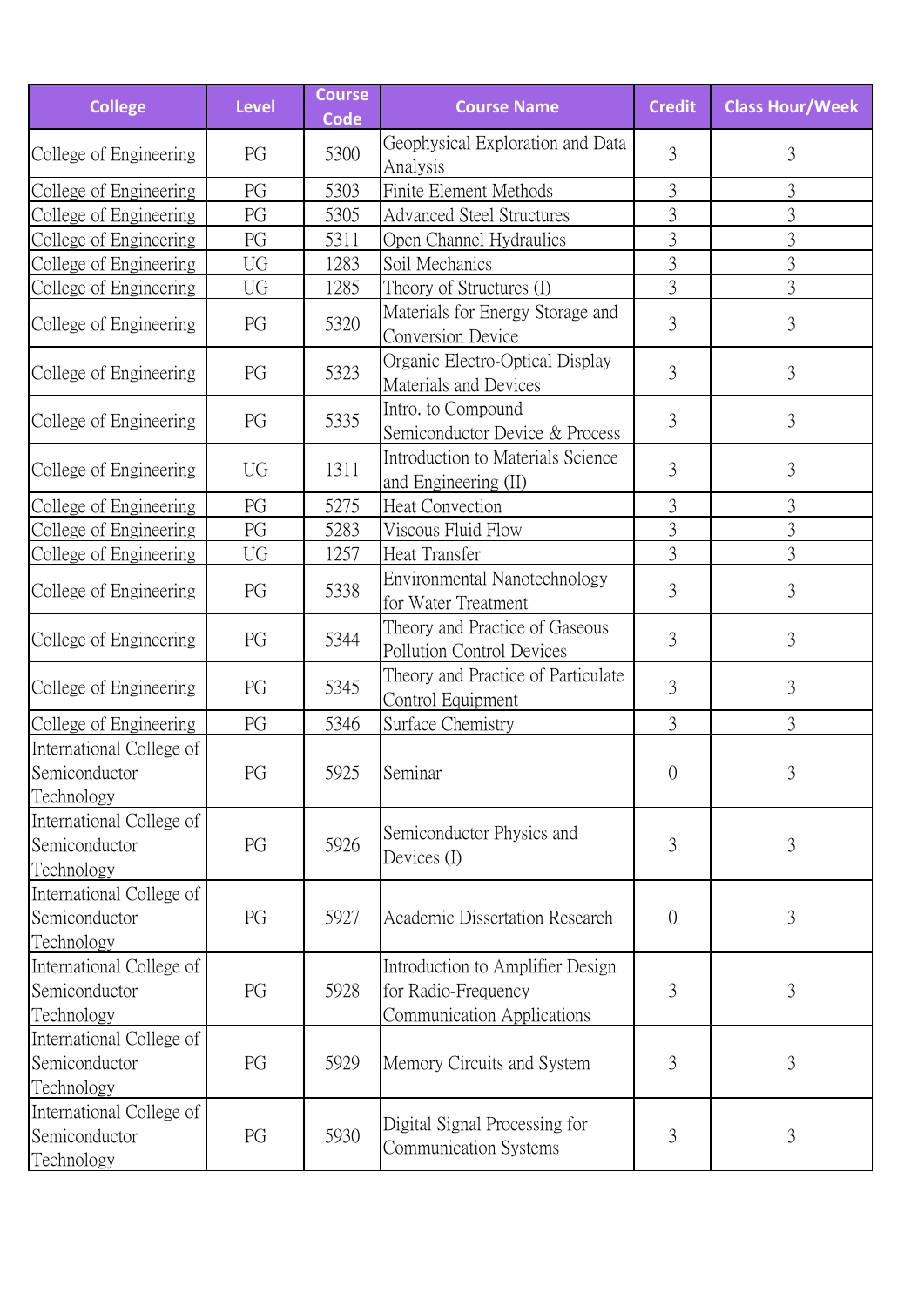| <b>College</b>                                          | <b>Level</b>                    | <b>Course</b><br><b>Code</b> | <b>Course Name</b>                                                                 | <b>Credit</b>  | <b>Class Hour/Week</b> |
|---------------------------------------------------------|---------------------------------|------------------------------|------------------------------------------------------------------------------------|----------------|------------------------|
| International College of<br>Semiconductor<br>Technology | PG                              | 5931                         | Basics of Quantum Integrated<br>Circuits                                           | 3              | 3                      |
| International College of<br>Semiconductor<br>Technology | PG                              | 5932                         | Power semiconductor devices:<br>Device design, Characteristics, and<br>Reliability | 3              | 3                      |
| International College of<br>Semiconductor<br>Technology | PG                              | 5933                         | Liquid Biopsy (I)                                                                  | 3              | 3                      |
| International College of<br>Semiconductor<br>Technology | PG                              | 5934                         | Introduction to CMOS circuit<br>design                                             | 3              | 3                      |
| College of Computer<br>Science                          | PG                              | 5258                         | Computer Vision                                                                    | $\overline{3}$ | 3                      |
| College of Computer<br>Science                          | <b>UG</b>                       | 1162                         | Technology Entrepreneurship                                                        | $\overline{3}$ | 5                      |
| College of Computer<br>Science                          | UG                              | 1163                         | MATLAB Programming Language                                                        | 3              | 3                      |
| College of Computer<br>Science                          | UG                              | 1178                         | Introduction to Computer Security                                                  | 3              | 3                      |
| College of Computer<br>Science                          | PG                              | 4595                         | Special Topics Seminar A (PhD)                                                     | $\overline{0}$ | $\overline{2}$         |
| College of Computer<br>Science                          | PG                              | 5225                         | Computer Architecture                                                              | 3              | 3                      |
| College of Computer<br>Science                          | PG                              | 5226                         | Operating System                                                                   | $\overline{3}$ | 3                      |
| College of Computer<br>Science                          | $\mathop{\mathrm{PG}}\nolimits$ | 5227                         | Seminars                                                                           | $\overline{0}$ |                        |
| College of Computer<br>Science                          | PG                              | 5228                         | Artificial Intelligence                                                            | $\overline{3}$ | 3                      |
| College of Computer<br>Science                          | PG                              | 5231                         | Advanced Programming in the<br><b>UNIX Environment</b>                             | $\mathfrak{Z}$ | 3                      |
| College of Computer<br>Science                          | PG                              | 5234                         | Future Interactive Technology                                                      | $\mathfrak{Z}$ | 3                      |
| College of Computer<br>Science                          | PG                              | 5235                         | Machine Learning                                                                   | 3              | 3                      |
| College of Computer<br>Science                          | PG                              | 5236                         | Algorithms                                                                         | 3              | 3                      |
| College of Computer<br>Science                          | PG                              | 5239                         | Operating System Design and<br>Implementation (OSDI)                               | 3              | 6                      |
| College of Computer<br>Science                          | PG                              | 5241                         | Selected Topics in Intractable<br>Problems                                         | $\mathfrak{Z}$ | 3                      |
| College of Computer<br>Science                          | UG                              | 1183                         | Computer Science and<br>Engineering Projects (II)                                  | $\overline{2}$ | $\mathbf{2}$           |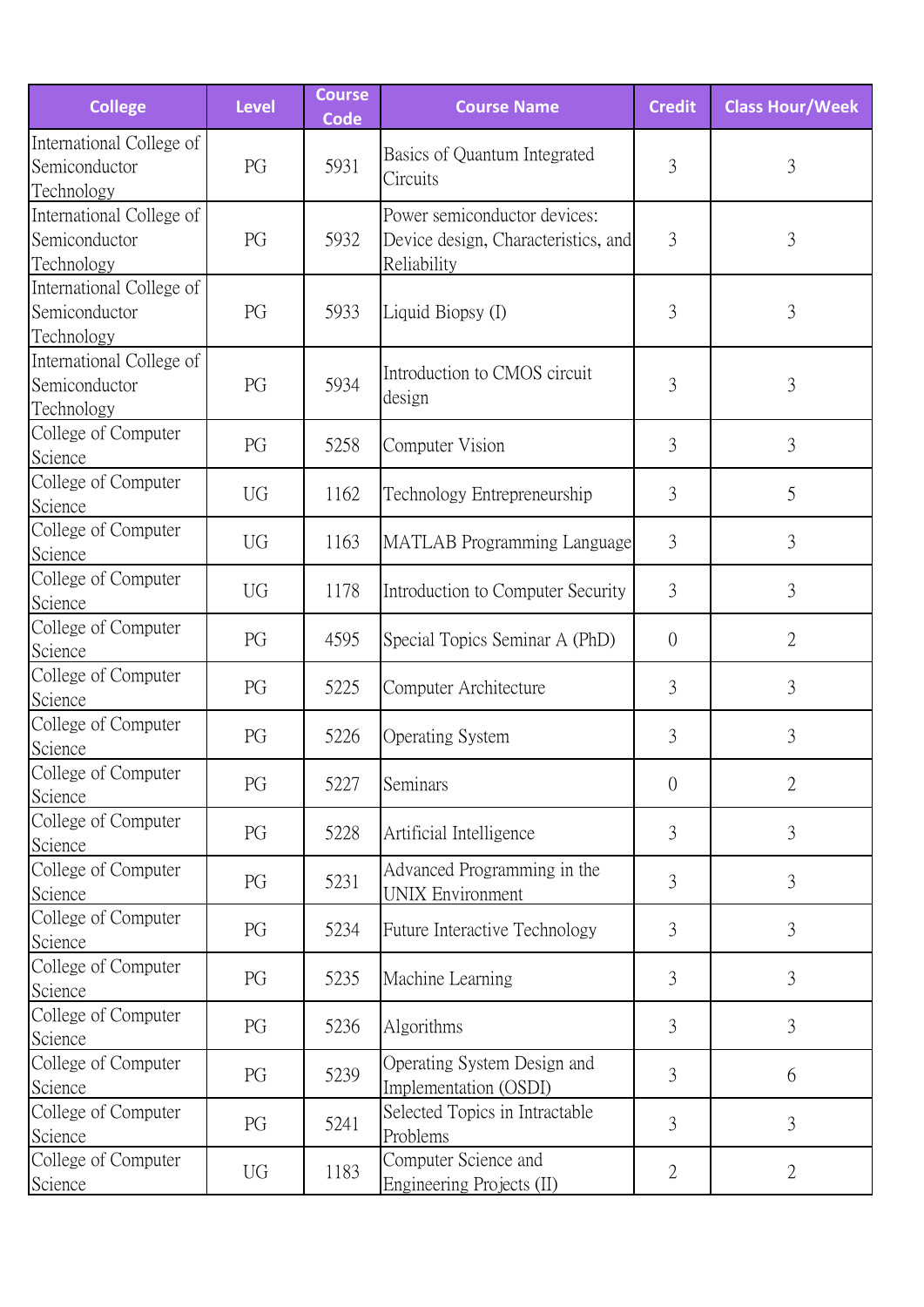| <b>College</b>                                            | <b>Level</b> | <b>Course</b><br><b>Code</b> | <b>Course Name</b>                                         | <b>Credit</b>  | <b>Class Hour/Week</b> |
|-----------------------------------------------------------|--------------|------------------------------|------------------------------------------------------------|----------------|------------------------|
| College of Computer<br>Science                            | UG           | 1189                         | Basic Programming                                          | $\overline{0}$ | 3                      |
| College of Computer<br>Science                            | UG           | 1192                         | Data Structures and Object-<br>oriented Programming        | $\mathfrak{Z}$ | 5                      |
| College of Computer<br>Science                            | UG           | 1193                         | Discrete Mathematics                                       | 3              | 3                      |
| College of Computer<br>Science                            | UG           | 1194                         | Digital Circuit Design                                     | 3              | 3                      |
| College of Computer<br>Science                            | UG           | 1195                         | Computer Organization                                      | 3              | 3                      |
| College of Computer<br>Science                            | <b>UG</b>    | 1198                         | Computer Science and<br>Engineering Projects (I)           | 2              | 2                      |
| College of Computer<br>Science                            | <b>UG</b>    | 1206                         | Computer Organization                                      | $\overline{3}$ | 3                      |
| College of Computer<br>Science                            | PG           | 5247                         | <b>Computer Networks</b>                                   | 3              | 3                      |
| College of Computer<br>Science                            | PG           | 5248                         | Internet Router                                            | 3              | 3                      |
| College of Computer<br>Science                            | PG           | 5249                         | Data Center Networking<br>Technology                       | 3              | 3                      |
| College of Computer<br>Science                            | PG           | 5250                         | Wireless Communication Systems                             | 3              | 3                      |
| College of Computer<br>Science                            | PG           | 5262                         | Information Theory and Data<br><b>Compression Practice</b> | $\overline{3}$ | 3                      |
| College of Biological<br>Science and<br>Technology        | PG           | 5725                         | Hearing Sciences                                           | 3              | 3                      |
| College of Biological<br>Science and<br>Technology        | PG           | 5727                         | Translational Medicine: Pathology                          | 2              | $\overline{2}$         |
| College of Biological<br>Science and<br>Technology        | PG           | 5733                         | Cancer Stem-like Cells and Target                          | 3              | 3                      |
| College of Biological<br>Science and<br>Technology        | PG           | 5737                         | <b>Advanced Molecular Oncology</b>                         | 3              | 3                      |
| College of Biological<br>Science and<br>Technology        | PG           | 5741                         | Intermediate Electrocardiology                             | 3              | 3                      |
| College of Biological<br>Science and<br>Technology        | PG           | 5743                         | Seminars in Electrocardiology                              | 3              | $\mathfrak{Z}$         |
| College of Biological<br>Science and<br><b>Technology</b> | PG           | 5745                         | Clinical Trials & Evidence-based<br>Medicine               | 3              | 3                      |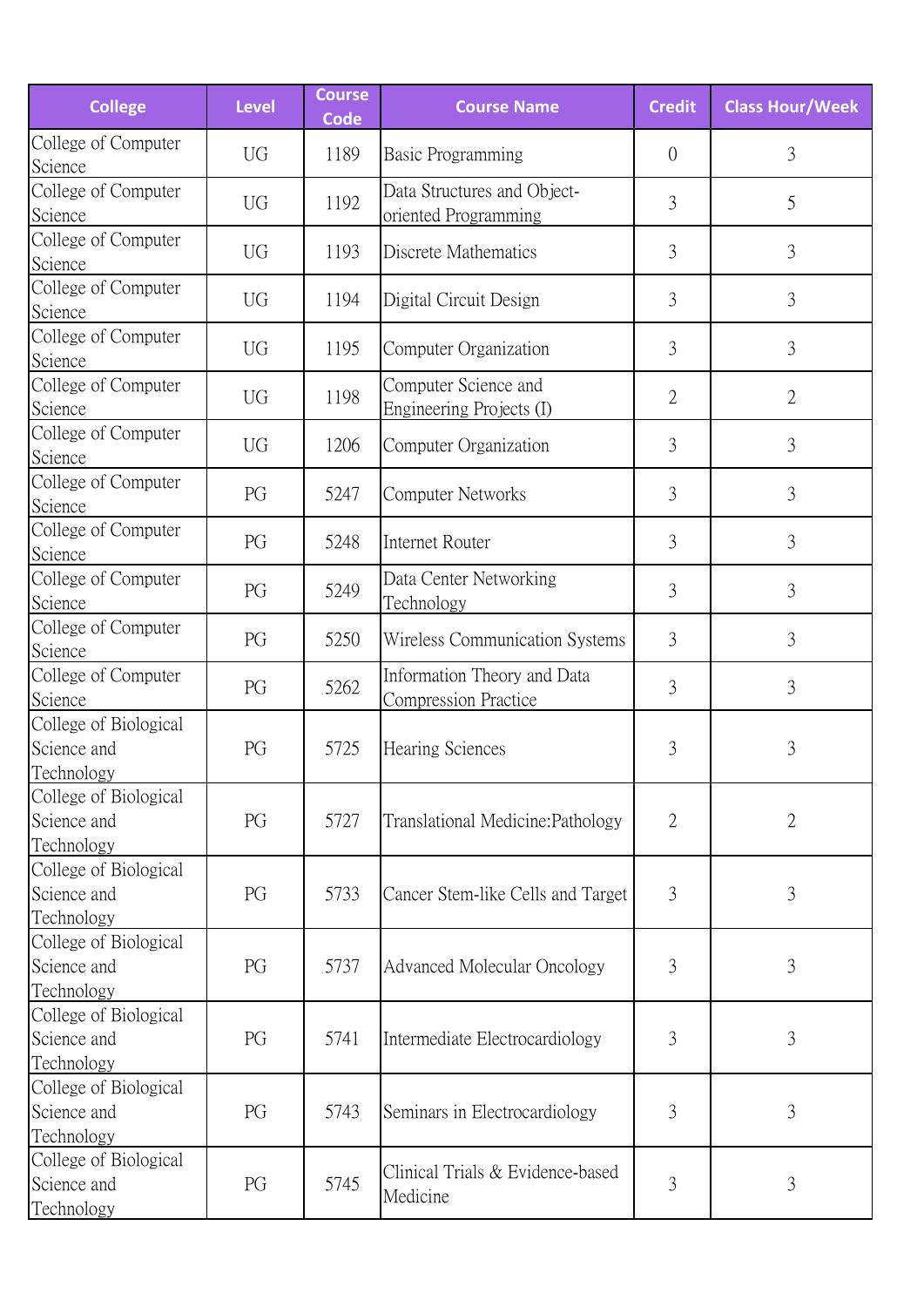| <b>College</b>                                     | <b>Level</b> | <b>Course</b><br><b>Code</b> | <b>Course Name</b>                                 | <b>Credit</b> | <b>Class Hour/Week</b> |
|----------------------------------------------------|--------------|------------------------------|----------------------------------------------------|---------------|------------------------|
| College of Biological<br>Science and<br>Technology | PG           | 4570                         | Special Topics Seminar A(PhD)                      | 1             | 1                      |
| College of Biological<br>Science and<br>Technology | PG           | 5674                         | Thesis in the Biological Science<br>and Technology | 1             | 1                      |
| College of Biological<br>Science and<br>Technology | PG           | 5675                         | Thesis in the Biological Science<br>and Technology | 1             | 1                      |
| College of Biological<br>Science and<br>Technology | PG           | 5676                         | Thesis in the Biological Science<br>and Technology |               | 1                      |
| College of Biological<br>Science and<br>Technology | PG           | 5677                         | Thesis in the Biological Science<br>and Technology |               | 1                      |
| College of Biological<br>Science and<br>Technology | PG           | 5678                         | Thesis in the Biological Science<br>and Technology | 1             | 1                      |
| College of Biological<br>Science and<br>Technology | PG           | 5679                         | Thesis in the Biological Science<br>and Technology | 1             | 1                      |
| College of Biological<br>Science and<br>Technology | PG           | 5680                         | Thesis in the Biological Science<br>and Technology | 1             | 1                      |
| College of Biological<br>Science and<br>Technology | PG           | 5681                         | Thesis in the Biological Science<br>and Technology | 1             | 1                      |
| College of Biological<br>Science and<br>Technology | PG           | 5682                         | Thesis in the Biological Science<br>and Technology | 1             | 1                      |
| College of Biological<br>Science and<br>Technology | PG           | 5683                         | Thesis in the Biological Science<br>and Technology | 1             | $\mathbf{1}$           |
| College of Biological<br>Science and<br>Technology | PG           | 5684                         | Thesis in the Biological Science<br>and Technology | $\mathbf{1}$  | $\mathbf{1}$           |
| College of Biological<br>Science and<br>Technology | PG           | 5685                         | Special Topic Seminar                              | 1             | $\mathbf{1}$           |
| College of Biological<br>Science and<br>Technology | PG           | 5686                         | Special Topic Seminar                              | 1             | 1                      |
| College of Biological<br>Science and<br>Technology | PG           | 5687                         | Special Topic Seminar                              | 1             | $\mathbf{1}$           |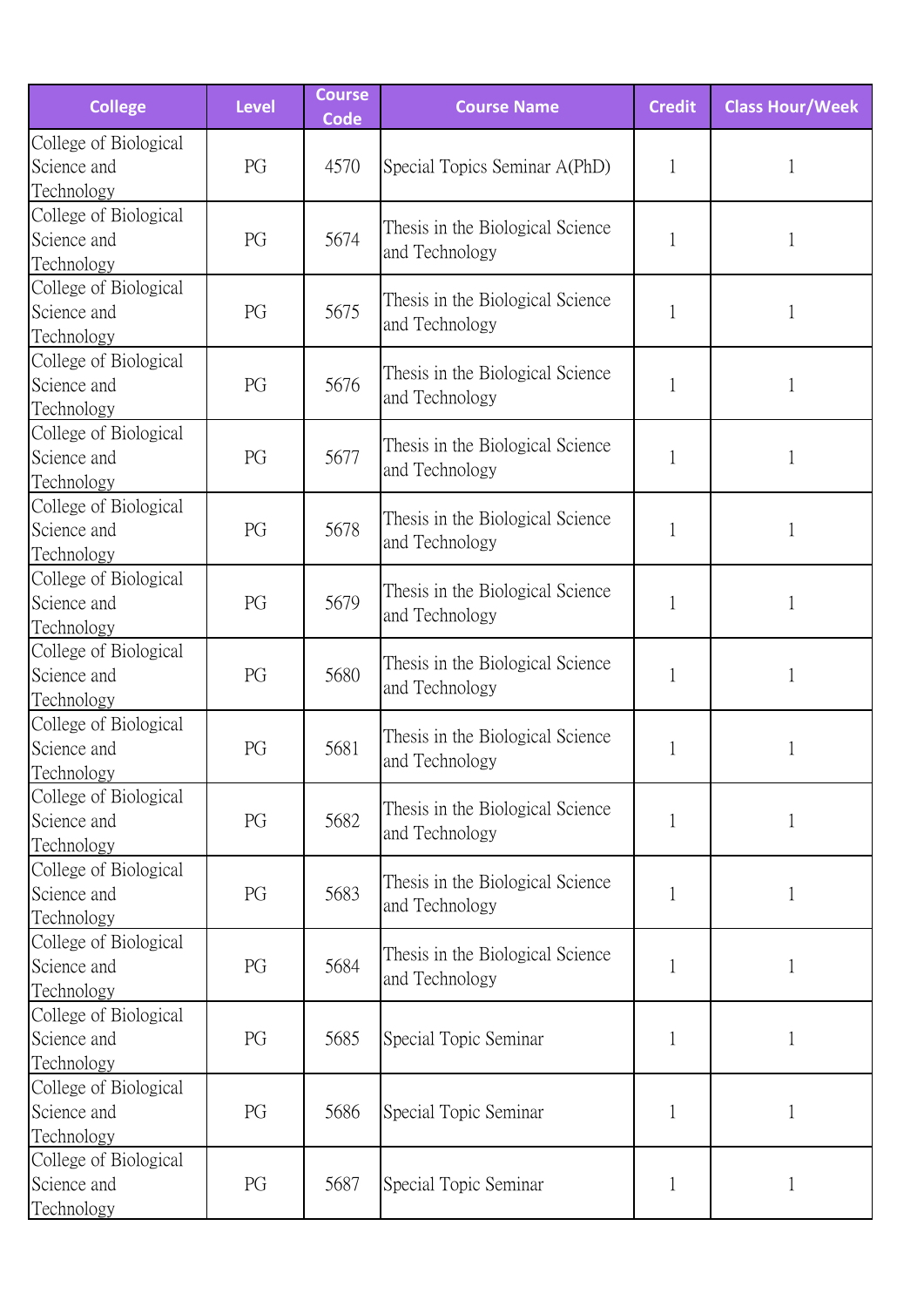| <b>College</b>                                     | <b>Level</b> | <b>Course</b><br><b>Code</b> | <b>Course Name</b>                                                      | <b>Credit</b>  | <b>Class Hour/Week</b> |
|----------------------------------------------------|--------------|------------------------------|-------------------------------------------------------------------------|----------------|------------------------|
| College of Biological<br>Science and<br>Technology | PG           | 5688                         | Special Topic Seminar                                                   | 1              | $\mathbf{1}$           |
| College of Biological<br>Science and<br>Technology | PG           | 5697                         | Application and Perspective of<br><b>Induced Pluripotent Stem Cells</b> | 3              | 3                      |
| College of Biological<br>Science and<br>Technology | PG           | 5701                         | Cell Biology Application of<br>Microscopy                               | $\overline{2}$ | $\overline{2}$         |
| College of Biological<br>Science and<br>Technology | <b>UG</b>    | 1549                         | Biochemistry (II)                                                       | 3              | 3                      |
| College of Biological<br>Science and<br>Technology | PG           | 4405                         | Special Topics Seminar B(PhD)                                           | 1              | $\mathbf{1}$           |
| College of Biological<br>Science and<br>Technology | PG           | 5754                         | Protein Conformational Dynamics<br>and Function                         | $\overline{2}$ | $\overline{2}$         |
| College of Biological<br>Science and<br>Technology | PG           | 5763                         | Thesis in the Biological Science<br>and Technology                      | $\mathbf{1}$   | $\mathbf{1}$           |
| College of Biological<br>Science and<br>Technology | PG           | 5764                         | Thesis in the Biological Science<br>and Technology                      | $\mathbf{1}$   | $\mathbf{1}$           |
| College of Biological<br>Science and<br>Technology | PG           | 5765                         | Thesis in the Biological Science<br>and Technology                      | $\mathbf{1}$   | 1                      |
| College of Biological<br>Science and<br>Technology | PG           | 5766                         | Special Topic Seminar in<br>Bioinformatics(MS)                          | $\mathbf{1}$   | $\mathbf{1}$           |
| College of Humanities<br>and Socail Sciences       | <b>UG</b>    | 1581                         | Introduction to Western Literature<br>(2)                               | $\overline{3}$ | 3                      |
| College of Humanities<br>and Socail Sciences       | UG           | 1582                         | Communicative Skills Workshop<br>(2)                                    | 3              | 3                      |
| College of Humanities<br>and Socail Sciences       | UG           | 1583                         | Communicative Skills Workshop<br>(2)                                    | 3              | 3                      |
| College of Humanities<br>and Socail Sciences       | UG           | 1584                         | Communicative Skills Workshop<br>(2)                                    | $\overline{3}$ | 3                      |
| College of Humanities<br>and Socail Sciences       | UG           | 1587                         | English Composition (2)                                                 | $\overline{2}$ | $\overline{2}$         |
| College of Humanities<br>and Socail Sciences       | UG           | 1588                         | English Composition (2)                                                 | $\overline{2}$ | $\overline{2}$         |
| College of Humanities<br>and Socail Sciences       | UG           | 1589                         | Introduction to Linguistics (II)                                        | $\overline{2}$ | $\overline{2}$         |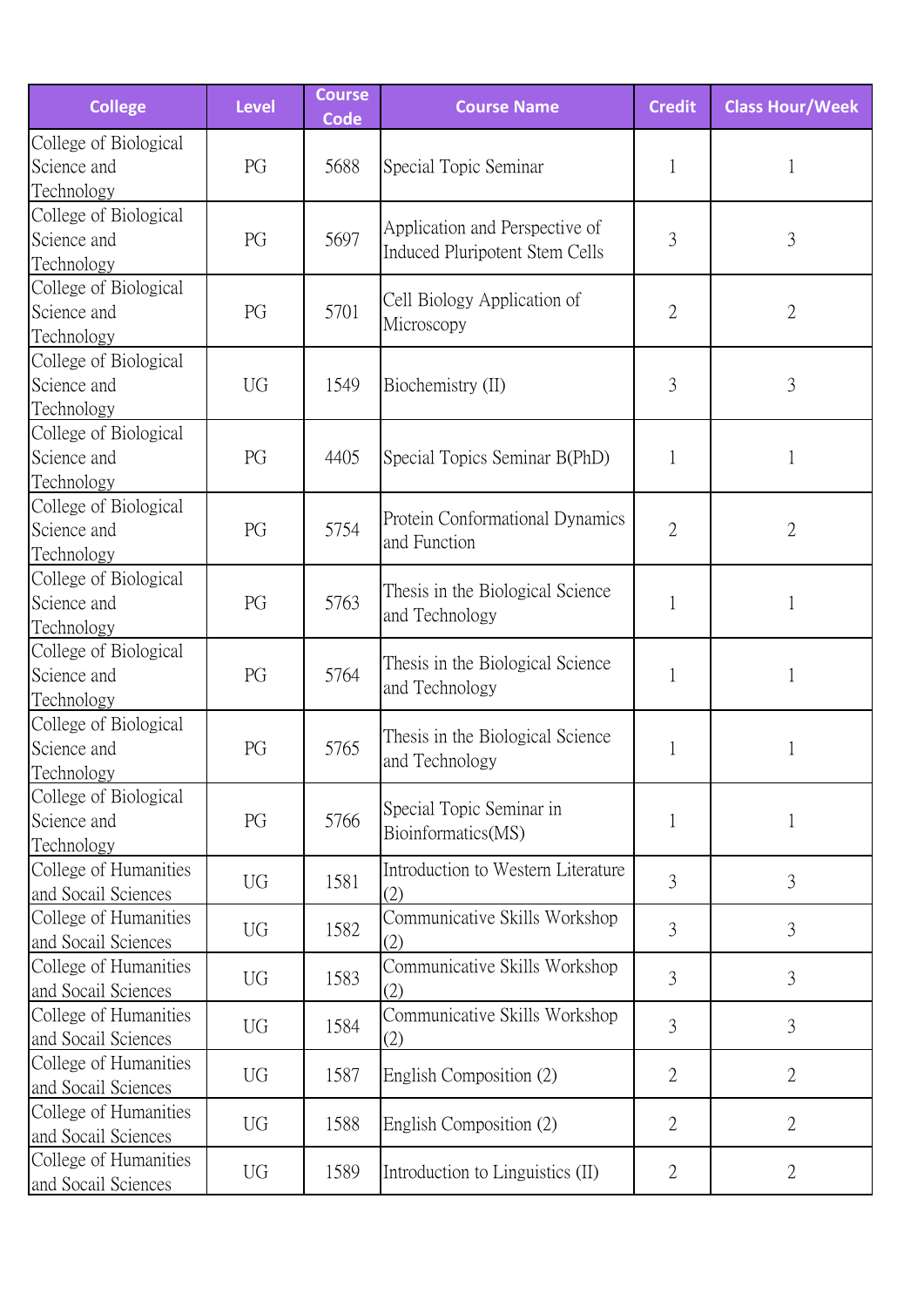| <b>College</b>                               | <b>Level</b> | <b>Course</b><br><b>Code</b> | <b>Course Name</b>                                                                | <b>Credit</b>  | <b>Class Hour/Week</b> |
|----------------------------------------------|--------------|------------------------------|-----------------------------------------------------------------------------------|----------------|------------------------|
| College of Humanities<br>and Socail Sciences | UG           | 1595                         | English Literature (2)                                                            | 3              | 3                      |
| College of Humanities<br>and Socail Sciences | UG           | 1597                         | Advanced Writing (2)                                                              | 3              | 3                      |
| College of Humanities<br>and Socail Sciences | UG           | 1600                         | Travel English                                                                    | 3              | 3                      |
| College of Humanities<br>and Socail Sciences | UG           | 1601                         | Fashion, Clothing and the Body in<br>Medieval Literature                          | $\overline{3}$ | 3                      |
| College of Humanities<br>and Socail Sciences | UG           | 1604                         | Sociolinguistics                                                                  | 3              | 3                      |
| College of Humanities<br>and Socail Sciences | PG           | 5800                         | Phonology                                                                         | 3              | 3                      |
| College of Humanities<br>and Socail Sciences | PG           | 5801                         | Research Practicum                                                                | 3              | 3                      |
| College of Humanities<br>and Socail Sciences | PG           | 5807                         | Theory of the Novel                                                               | 3              | 3                      |
| College of Humanities<br>and Socail Sciences | PG           | 5890                         | The Magic of 'People'                                                             | 1              | $\mathbf{1}$           |
| College of Humanities<br>and Socail Sciences | PG           | 5855                         | Seminar in Architecture(II)                                                       | 1              | 1                      |
| College of Humanities<br>and Socail Sciences | PG           | 5856                         | Seminar in Architecture(IV)                                                       | $\mathbf{1}$   | $\mathbf{1}$           |
| College of Humanities<br>and Socail Sciences | PG           | 5893                         | Thesis Writing                                                                    | 3              | 3                      |
| College of Humanities<br>and Socail Sciences | PG           | 5894                         | Language Learning Strategies                                                      | 3              | 3                      |
| College of Humanities<br>and Socail Sciences | PG           | 5895                         | Globalization and English<br>Language Teaching                                    | $\mathfrak{Z}$ | $\mathfrak{Z}$         |
| College of Humanities<br>and Socail Sciences | PG           | 5896                         | Teaching Reading: Theory and<br>Practice                                          | 3              | 3                      |
| College of Humanities<br>and Socail Sciences | PG           | 5823                         | Between sight and sound: illusion<br>and music                                    | $\mathfrak{Z}$ | 3                      |
| College of Humanities<br>and Socail Sciences | PG           | 5825                         | The Cultural Politics of Chinese<br>Music                                         | $\mathfrak{Z}$ | 3                      |
| College of Humanities<br>and Socail Sciences | PG           | 5867                         | Human Motivation and E-learning                                                   | $\overline{3}$ | 3                      |
| College of Humanities<br>and Socail Sciences | PG           | 5871                         | Special Topic in Advanced<br>Structural Equation Modeling                         | 3              | 3                      |
| College of Humanities<br>and Socail Sciences | PG           | 5779                         | Seminar on Communication<br>English: Recreation and Travel                        | 3              | 3                      |
| College of Humanities<br>and Socail Sciences | PG           | 5783                         | Digital TV Production                                                             | $\mathfrak{Z}$ | 3                      |
| College of Humanities<br>and Socail Sciences | PG           | 5795                         | Designing novel interactions:<br>research topics in human-computer<br>interaction | 3              | 3                      |